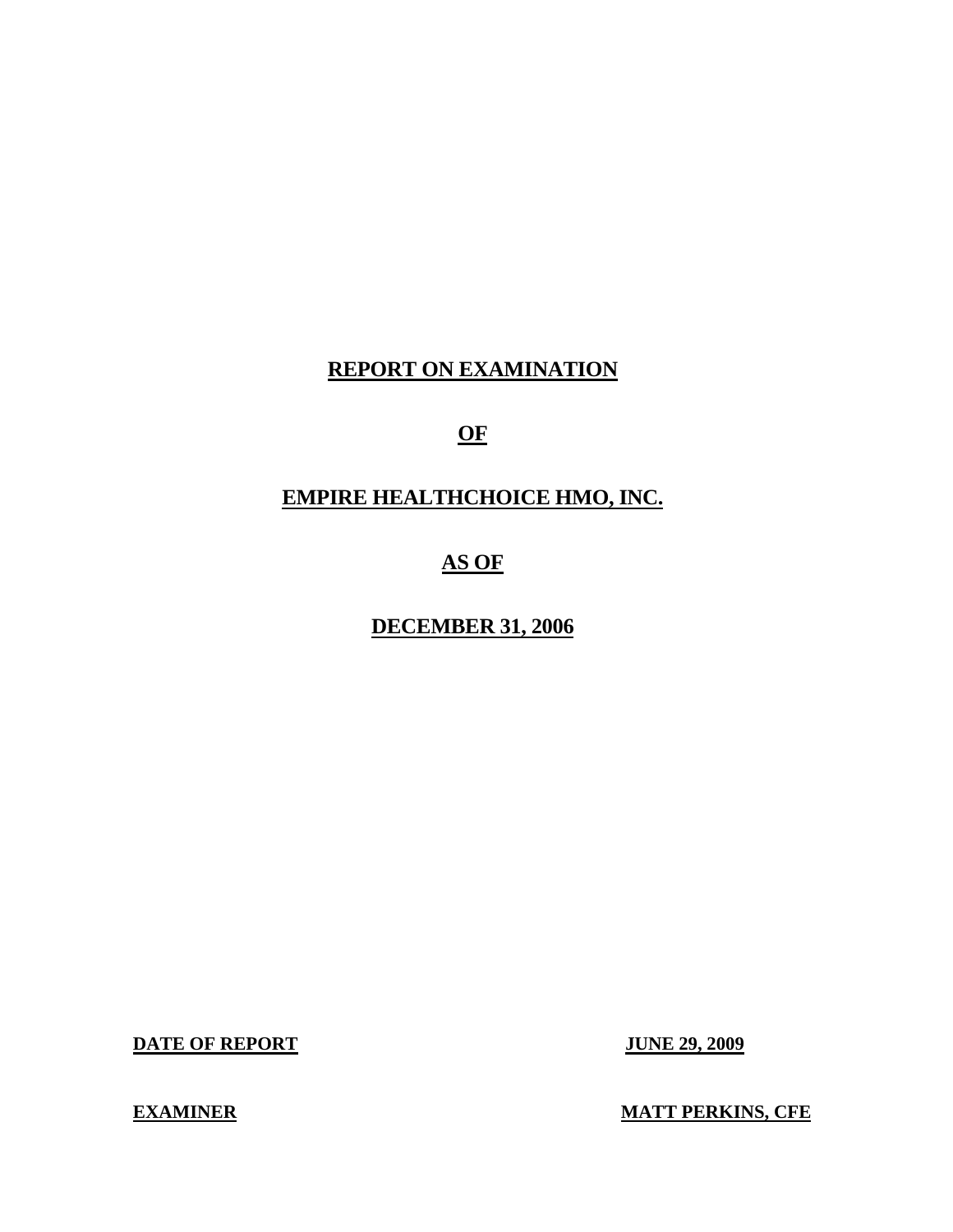#### **TABLE OF CONTENTS**

#### **ITEM NO. PAGE NO.**

| 1. | Scope of examination                                                                                                                                                               | 3                             |
|----|------------------------------------------------------------------------------------------------------------------------------------------------------------------------------------|-------------------------------|
| 2. | Executive summary                                                                                                                                                                  | 4                             |
| 3. | Description of the HMO                                                                                                                                                             | 4                             |
|    | A. Management and controls<br>B. Territory and plan of operation<br>C. Holding company system<br>D. Accounts and records<br>E. Internal controls<br>F. Facilitation of examination | 6<br>7<br>9<br>13<br>15<br>17 |
| 4. | <b>Financial statements</b>                                                                                                                                                        | 19                            |
|    | A. Balance sheet                                                                                                                                                                   | 19                            |
|    | B. Statement of revenue, expenses and capital and<br>surplus                                                                                                                       | 21                            |
| 5. | Claims unpaid                                                                                                                                                                      | 22                            |
| 6. | Compliance with prior report on examination                                                                                                                                        | 23                            |
| 7. | Summary of comments and recommendations                                                                                                                                            | 24                            |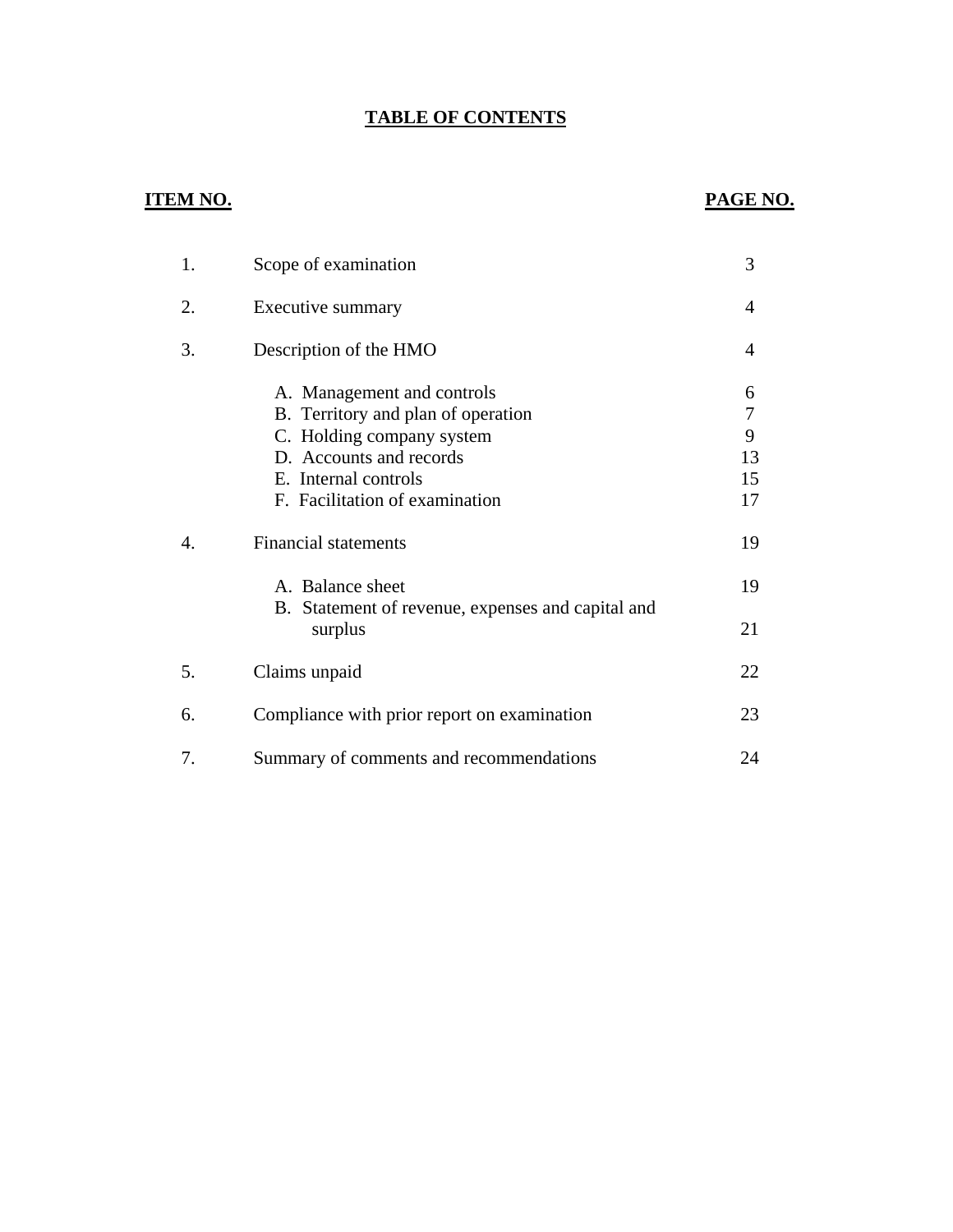

STATE OF NEW YORK INSURANCE DEPARTMENT 25 BEAVER STREET NEW YORK, NEW YORK 10004

David A. Paterson Eric R. Dinallo Governor Superintendent Superintendent Superintendent Superintendent Superintendent Superintendent Superintendent Superintendent Superintendent Superintendent Superintendent Superintendent Superintendent Superintendent Sup

June 29, 2009

Honorable Eric R. Dinallo Superintendent of Insurance Albany, New York 12257

Sir:

Pursuant to the requirements of the New York Insurance Law and acting in accordance with the instructions contained in Appointment Number 22488, dated December 22, 2006, attached hereto, I have made an examination into the condition and affairs of Empire HealthChoice HMO, Inc., a health maintenance organization (HMO) licensed pursuant to the provisions of Article 44 of the New York Public Health Law, as of December 31, 2006, and submit the following report thereon.

The examination was conducted at the HMO's office located at 15 MetroTech Center, Brooklyn, New York 11201.

Wherever the designations "EHC" or "the HMO" appear herein, without qualification, they should be understood to mean Empire HealthChoice HMO, Inc.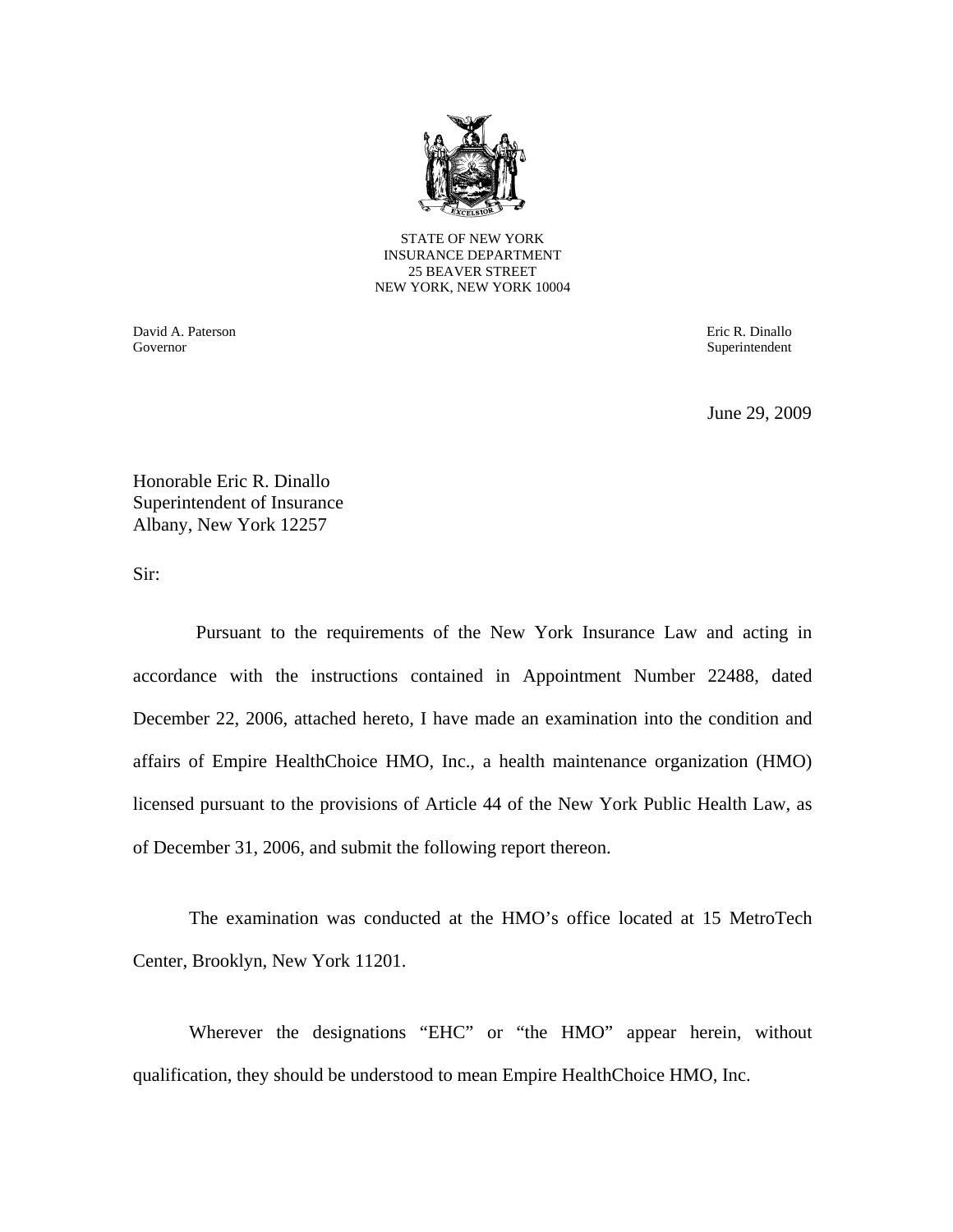A concurrent examination was made of Empire HealthChoice Assurance, Inc. (EHCA), an accident and health insurer licensed pursuant to the provisions of Article 42 of the New York Insurance Law, and the direct parent (Parent) of the HMO.

A separate examination into the manner in which the HMO and its Parent, EHCA, conduct their business practices and fulfill their contractual obligations to policyholders and claimants was conducted as of December 31, 2006. A separate report thereon has been submitted.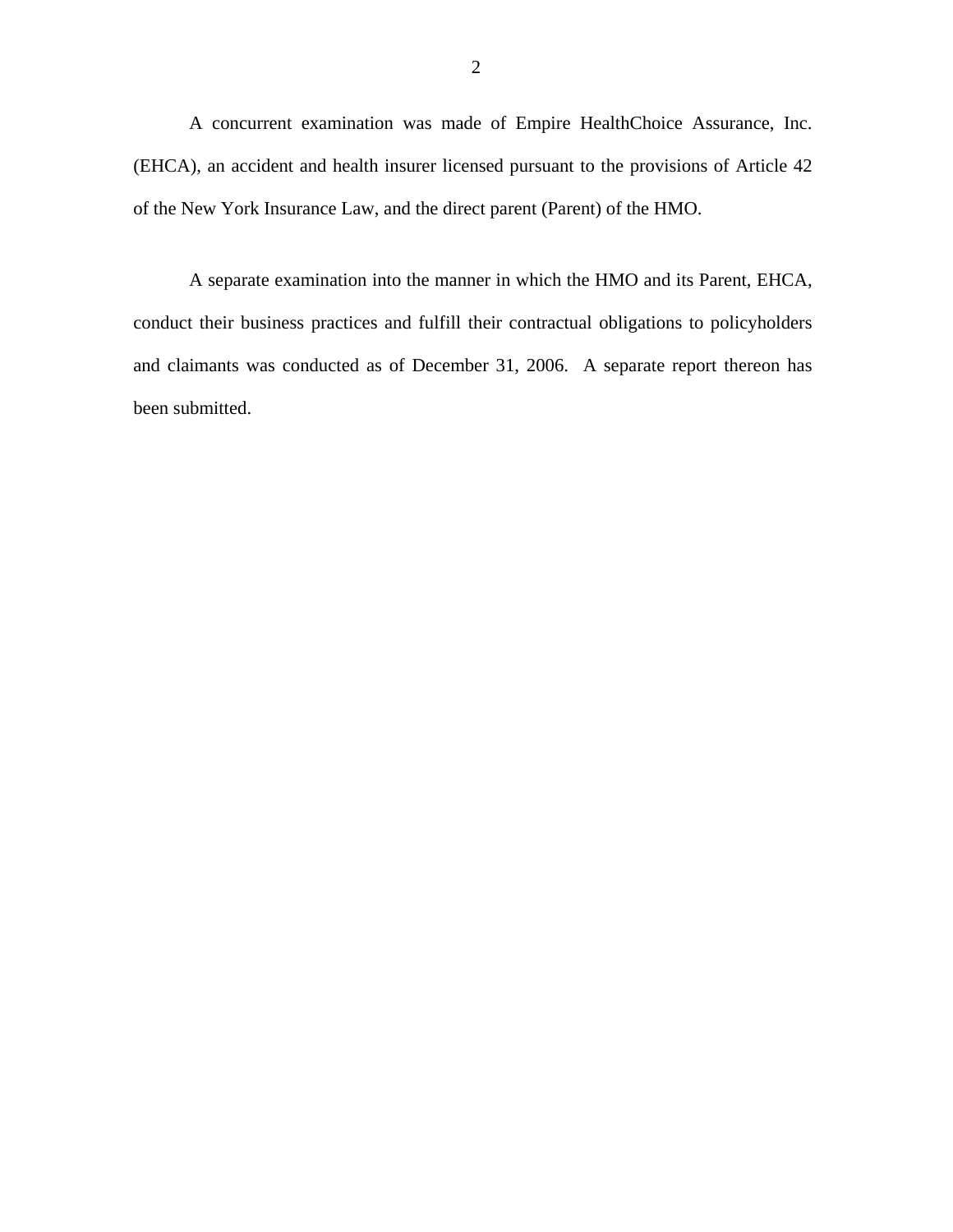#### **1. SCOPE OF EXAMINATON**

Empire HealthChoice HMO, Inc. was previously examined as of December 31, 1999. This examination covers the seven-year period from January 1, 2000 through December 31, 2006. Transactions subsequent to this period were reviewed where deemed appropriate.

The examination was conducted in accordance with the 2007 *NAIC Financial Condition Examiners Handbook* (the Handbook). The Handbook requires that the examiner plan and perform the examination to evaluate the financial condition and identify prospective risks of EHC by obtaining information about EHC, including corporate governance, identifying and assessing inherent risks within EHC, and evaluating system controls and procedures used to mitigate those risks. The examination also includes assessing the principles used and significant estimates made by management, as well as evaluating the overall financial statement presentation, management's compliance with statutory accounting principles and annual statement instructions and statutes and regulations.

All accounts and activities of EHC were considered in accordance with the NAIC Risk Surveillance approach as defined in the Handbook and the examination was conducted using a risk-focused examination approach. This examination approach was included in the Handbook for the first time in 2007, thus this was the first such type of examination for the HMO.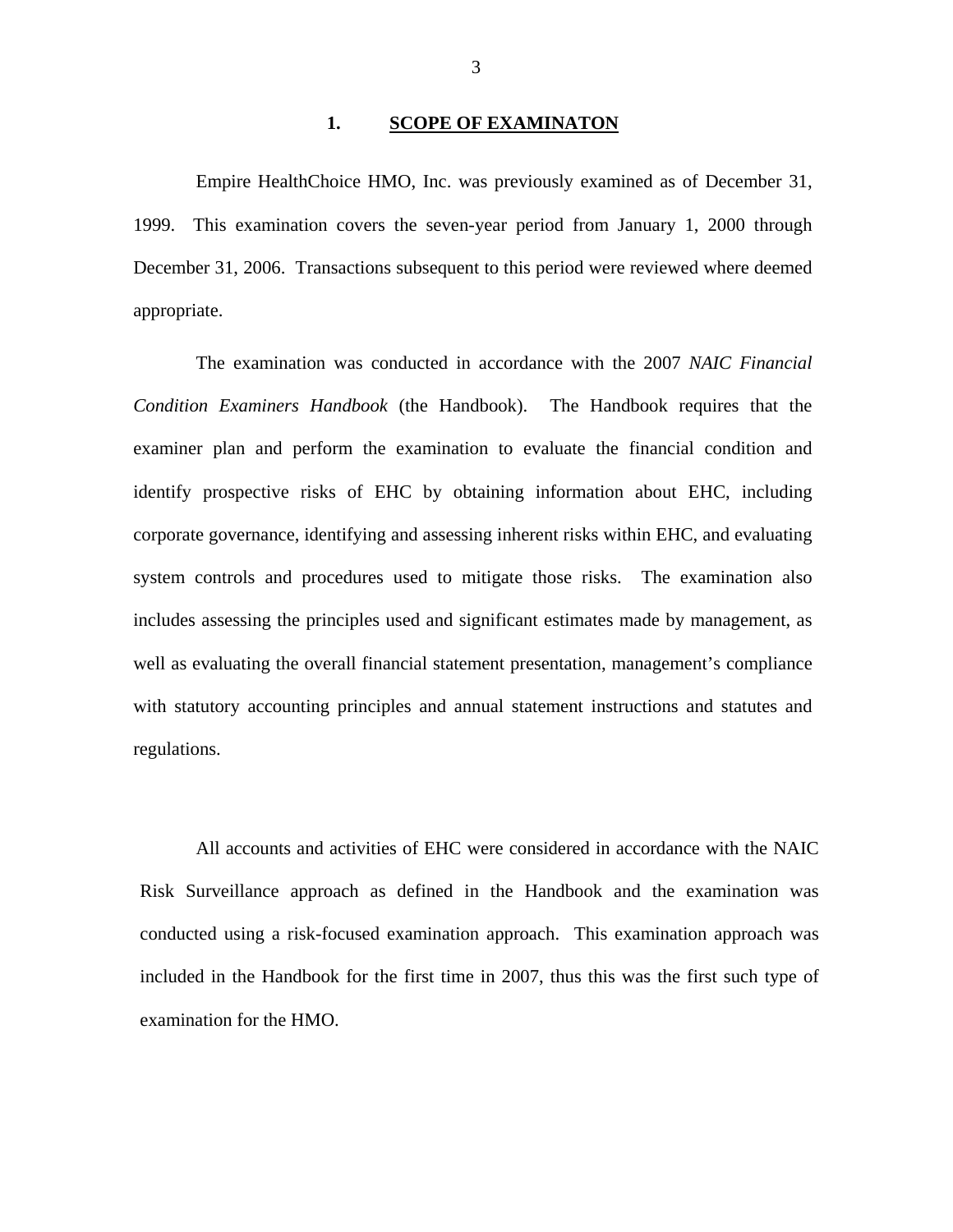<span id="page-5-0"></span>A review or audit was also made of the following items: History of the HMO

Management and controls Corporate records Territory and plan of operation Growth of the HMO Fidelity bonds and other insurance Pensions and employee benefits Loss experience Accounts and records

A review was also made to ascertain what actions were taken by the HMO with regard to comments and recommendations made in the prior report on examination.

#### **2. EXECUTIVE SUMMARY**

The results of this examination revealed certain operational deficiencies that directly impacted the HMO's compliance with New York Insurance Laws and Regulations of the New York State Departments of Insurance and Health. Significant findings relative to this examination are as follows:

- It was determined that EHC was in violation of Part 98-1.10(c) of the Administrative Rules and Regulations of the Health Department (10 NYCRR  $98-1.10(c)$ ) when it failed to obtain the Superintendent's approval prior to enacting an agreement with its affiliates.
- It was noted that EHC needs to improve upon its procedures necessary to facilitate examinations.

#### **3. DESCRIPTION OF THE HMO**

Empire HealthChoice HMO, Inc. (EHC), formerly known as Empire HealthChoice, Inc. and originally formed in 1996 as Family HealthChoice, Inc., is a forprofit HMO licensed under Article 44 of the New York Public Health Law. EHC is a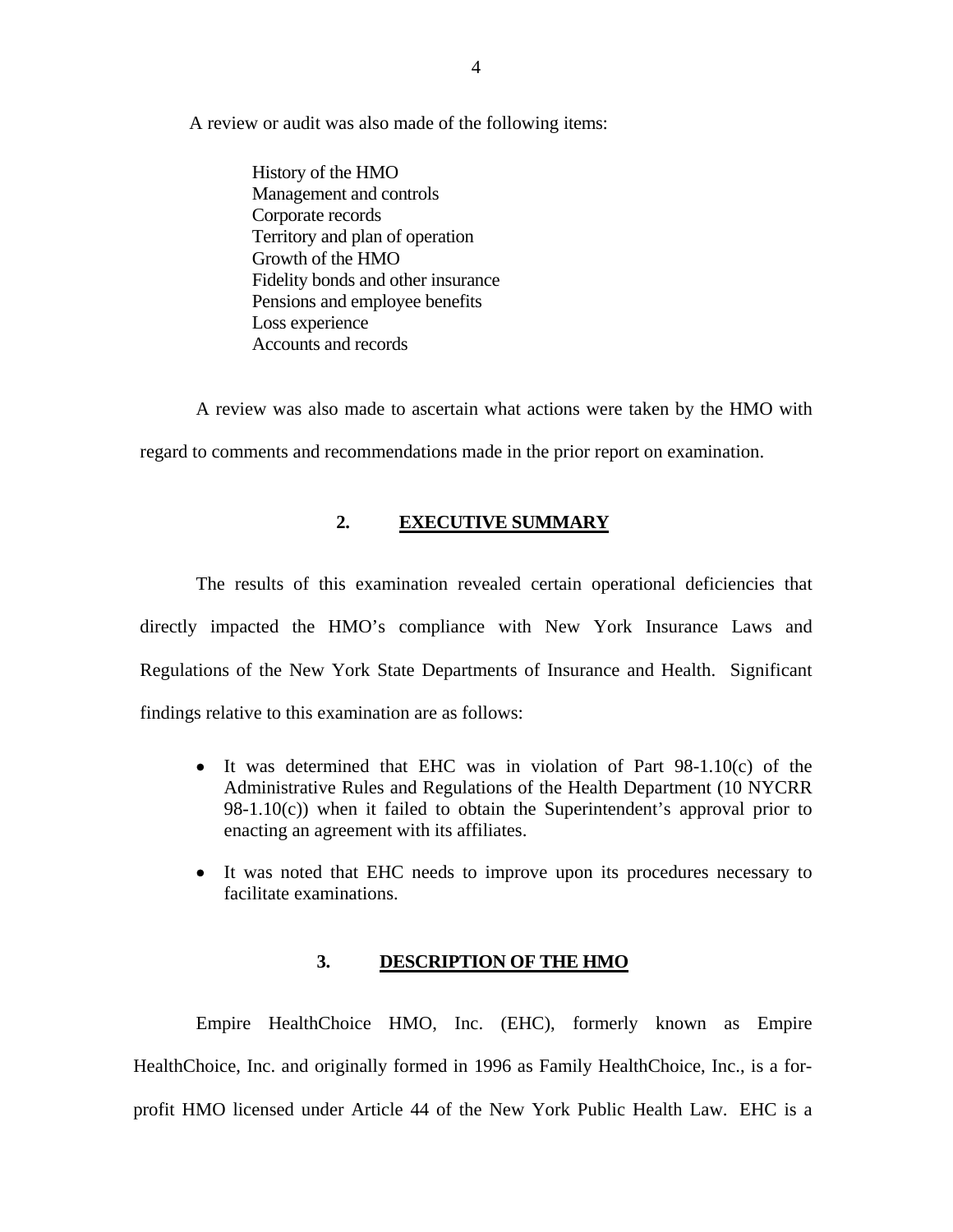direct, wholly-owned subsidiary of Empire HealthChoice Assurance, Inc. (EHCA). EHC became a direct subsidiary of EHCA as part of the conversion of EHCA's predecessor corporation, Empire HealthChoice, Inc. (doing business at that time in New York State as Empire Blue Cross Blue Shield) from an Insurance Law Article 43 non-profit health service corporation to an Insurance Law Article 42 for-profit accident and health insurer on November 7, 2002. As a result of the conversion, WellChoice, Inc. (WC) was established in addition to its wholly-owned subsidiary named WellChoice Holdings of New York, Inc. (Holdings). Holdings became the parent of the new Article 42 entity, which at that time changed its name to Empire HealthChoice Assurance, Inc. (EHCA), which in turn became the parent of EHC.

On October 18, 2005, Wellpoint, Inc. (WellPoint) an Indiana corporation, and WellPoint Holding Corp., a Delaware corporation and a direct wholly-owned subsidiary of WellPoint, submitted an application for approval of the acquisition of control of WC. The application was submitted pursuant to Section 1506 of the New York Insurance Law and Part 80-1.6 of Department Regulation 52 (11 NYCRR 80). Concurrent with this submission was the request for the approval of the Commissioner of Health pursuant to Part 98-1.9 of the Administrative Rules and Regulations of the Health Department (10 NYCRR 98) for the acquisition of control of EHC, a wholly-owned subsidiary of EHCA. These transactions were approved by the Departments of Insurance and Health, respectively, on December 28, 2005, and WC, the ultimate parent of EHCA and EHC, merged with and into WellPoint Holding Corp.

EHC does business in downstate New York as Empire Blue Cross Blue Shield HMO and in upstate New York as Empire Blue Cross HMO.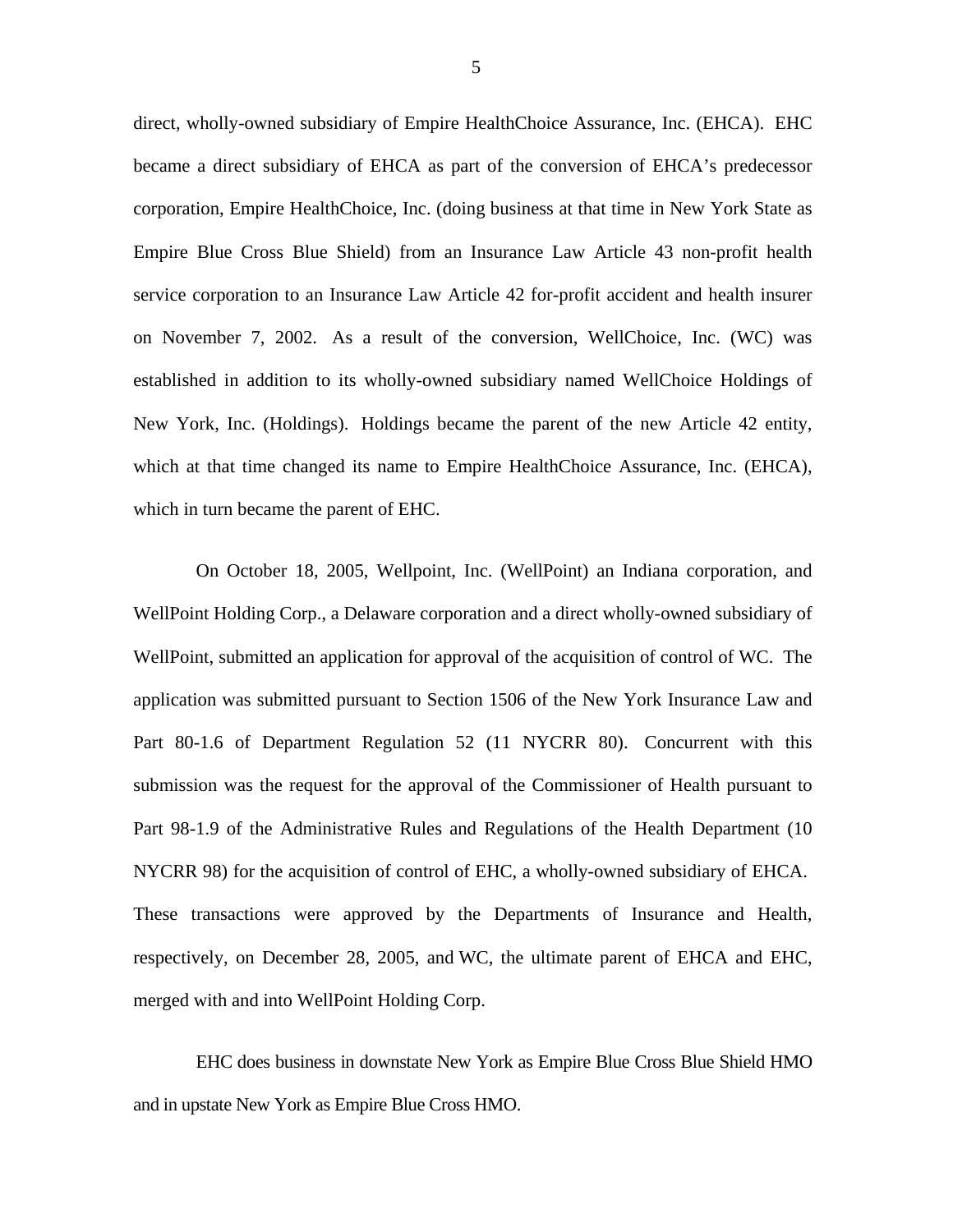As of the examination date, EHC was also licensed as a health maintenance organization in the State of New Jersey, where it did business as WellChoice HMO of New Jersey.

Subsequent to the examination date, July 7, 2008, the HMO surrendered its New Jersey certificate of authority.

EHC issued dividends of \$40 million and \$50 million in 2005 and 2006, respectively. EHC's gross paid-in and contributed surplus totaled \$71,999,998 as of December 31, 2006.

#### A. Management and Controls

The following individuals were members of the board of directors of the HMO as of December 31, 2006:

| <b>Name and Residence</b>        | <b>Principal Business Affiliation</b>                                                 |
|----------------------------------|---------------------------------------------------------------------------------------|
| Angela Braly<br>Indianapolis, IN | Executive VP, General Counsel and<br>Chief Public Affairs Officer,<br>WellPoint, Inc. |
| David Colby                      | Executive VP and CFO,                                                                 |
| Lake Sherwood, CA                | WellPoint, Inc.                                                                       |
| Grace H. McCabe                  | Member, Senior Plan,                                                                  |
| New York, NY                     | Empire HealthChoice HMO, Inc.                                                         |
| Chrystal Veazey-Watson           | Associate General Counsel, NY Market,                                                 |
| West Caldwell, NJ                | WellPoint, Inc.                                                                       |
| Mark Wagar<br>New York, NY       | President, Chairman and General<br>Manager,<br>WellPoint, Inc.                        |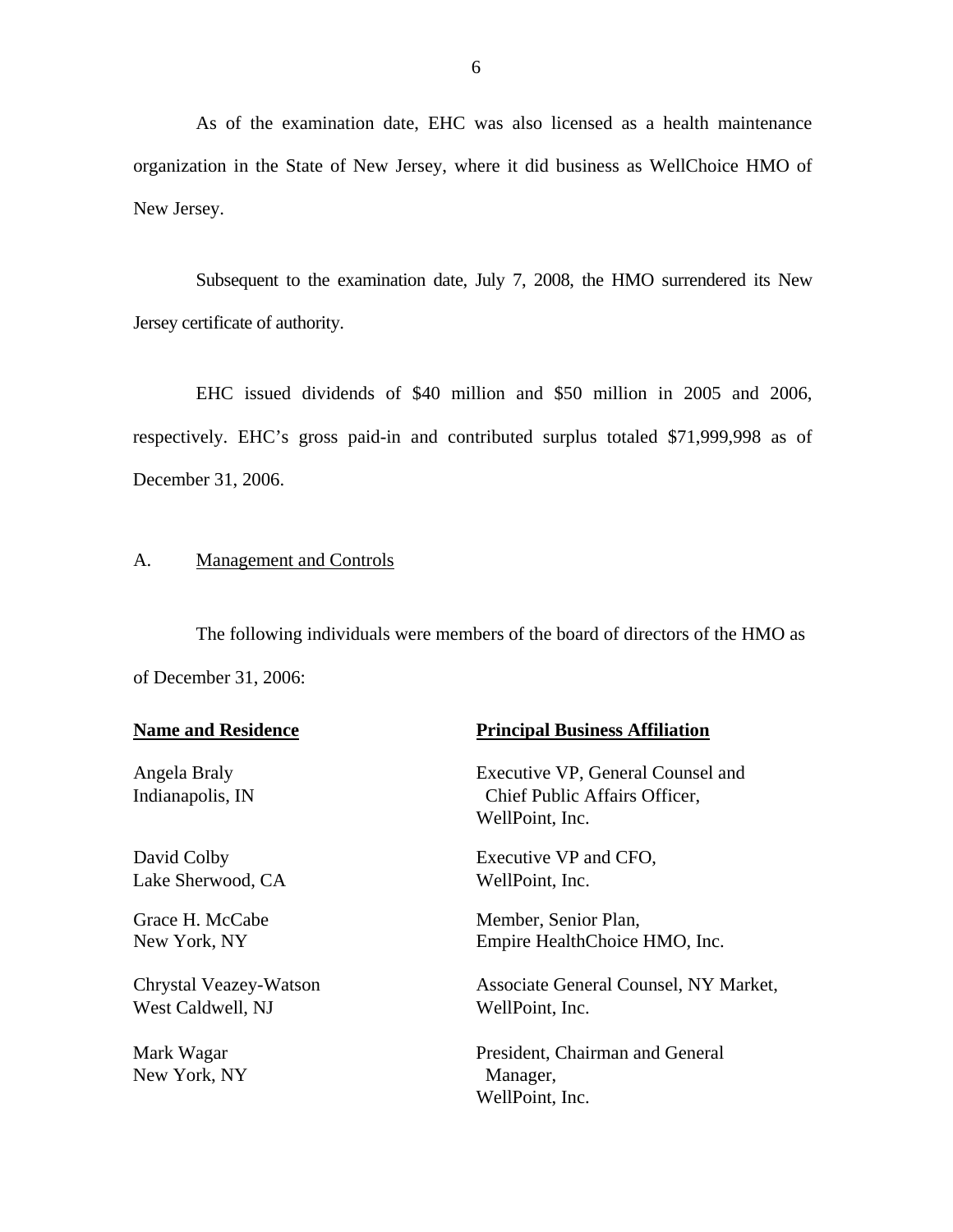<span id="page-8-0"></span>The board of directors' minutes and member attendance were reviewed for the period under examination for EHC. As a result of the merger with WellPoint, there was some turnover of board members during the examination period. A review was performed to determine whether members serving on the board attended at least 50% of the meetings they were eligible to attend and that proper recordkeeping was maintained. EHC maintained a list of board member attendance, through an attendance sheet recorded at each board meeting, however, it was unclear from the review of the minutes as to when a member had been elected, or if and when they were resigned or replaced.

It is recommended that better recordkeeping be prepared in regard to recording changes to the board's members.

The principal officers of EHC as of December 31, 2006 were as follows:

| <b>Name</b>               | <b>Title</b>                   |
|---------------------------|--------------------------------|
| Mark L. Wagar             | President, Chairman and CEO    |
| David Colby*              | <b>Chief Financial Officer</b> |
| Nancy L. Purcell          | Secretary                      |
| Robert D. Kretschmer      | Treasurer                      |
| Chrystal L. Veazey-Watson | <b>Assistant Secretary</b>     |
|                           |                                |

\*David Colby resigned as Chief Financial Officer in 2007.

#### B. Territory and Plan of Operation

EHC is a licensee of the Blue Cross and Blue Shield Association (BCBSA) and markets its products under the Blue Cross Blue Shield trade name. EHC has been in operation for over ten years and offers HMO, Point-of-Service, Medicare Advantage and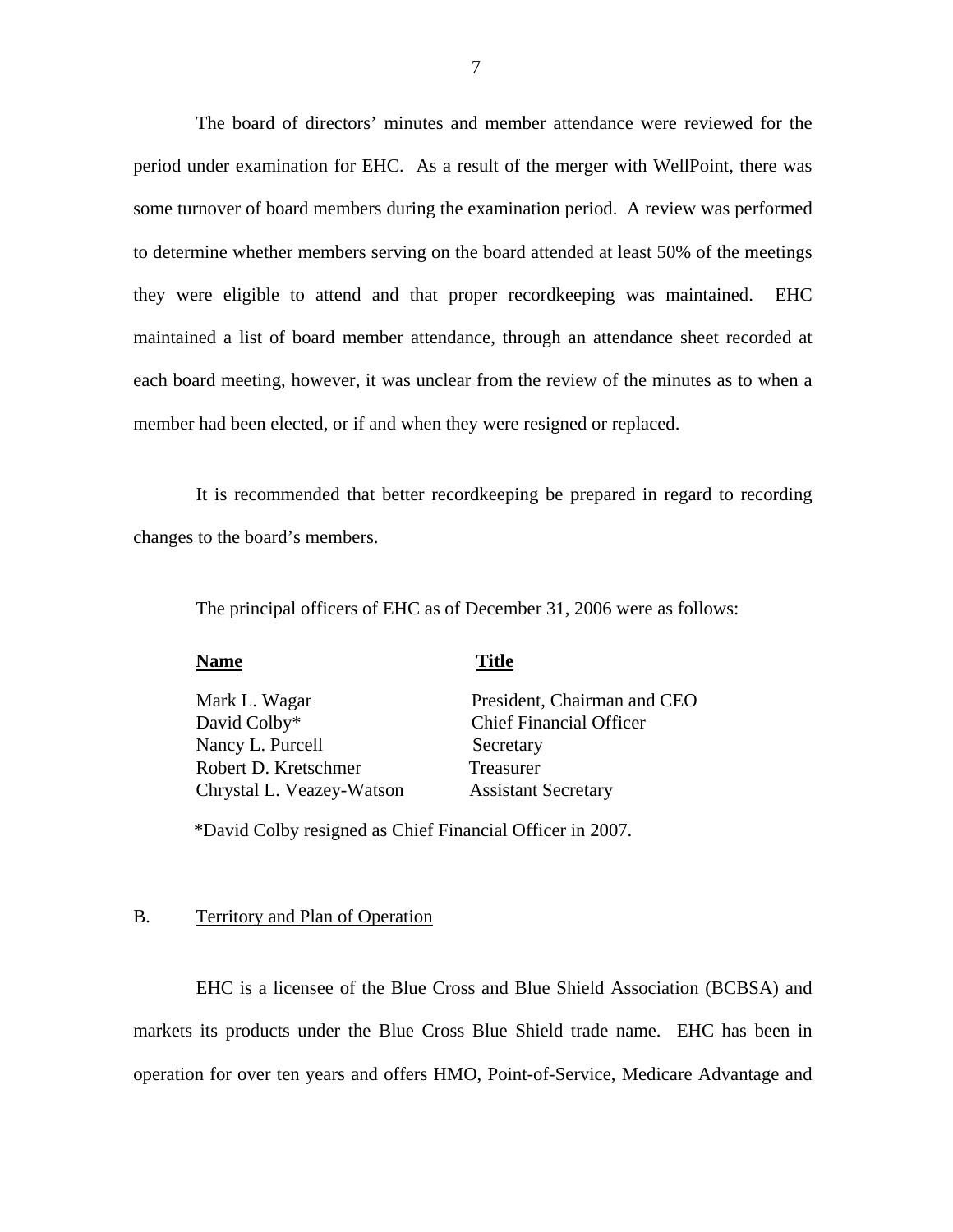state sponsored products to individuals and group accounts in the Greater New York metropolitan region, select upstate counties and thirteen counties within New Jersey. As was previously noted, on July 7, 2008, the HMO surrendered its New Jersey certificate of authority.

As set forth in its certificate of authority, EHC is permitted to serve the following twenty-eight counties of the State of New York:

#### **New York Region**

Bronx Kings Dutchess New York

Nassau Putnam Queens Richmond Rockland Suffolk Westchester

#### **Albany Region**

| Albany       | Clinton    | Columbia | Delaware    |
|--------------|------------|----------|-------------|
| <b>Essex</b> | Fulton     | Greene   | Montgomery  |
| Orange       | Rensselaer | Saratoga | Schenectady |
| Schoharie    | Sullivan   | Ulster   | Warren      |
| Washington   |            |          |             |

The following table displays EHC's assets, capital and surplus, premium income

and net income during the period under examination: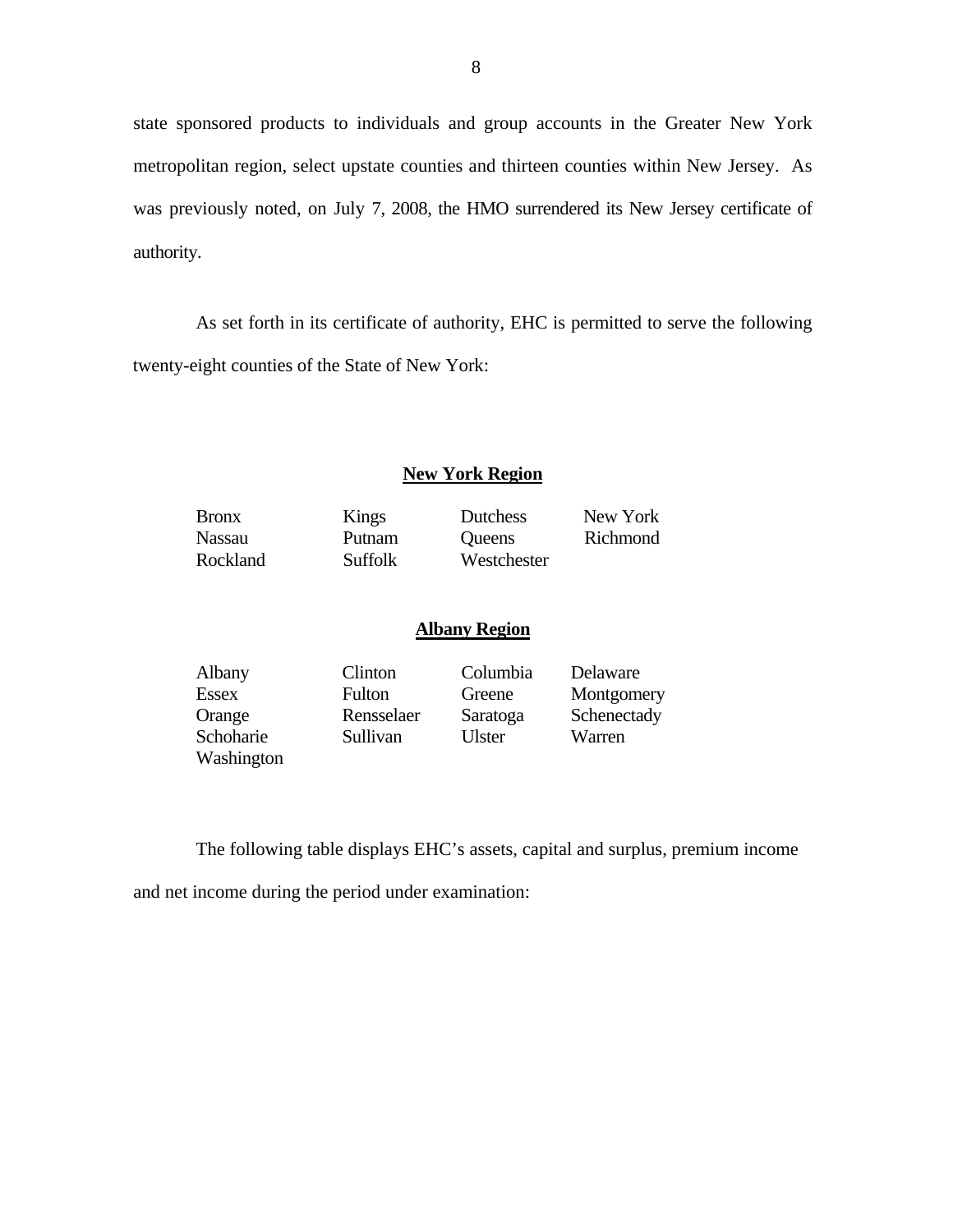| (in thousands) |              |           |             |            |  |  |
|----------------|--------------|-----------|-------------|------------|--|--|
|                | Net Admitted |           |             |            |  |  |
|                | Assets       | Surplus   | Income      | Net Income |  |  |
| 2006           | \$1,037,277  | \$380,498 | \$2,548,106 | \$127,773  |  |  |
| 2005           | 608,977      | 293,133   | 2,153,820   | 90,283     |  |  |
| 2004           | 550,708      | 242,851   | 1,791,186   | 75,806     |  |  |
| 2003           | 405,845      | 165,879   | 1,479,231   | 77,440     |  |  |
| 2002           | 295,049      | 95,746    | 626,469     | 31,960     |  |  |
| 2001           | 21,301       | 14,882    | 29,610      | (1,369)    |  |  |
| 2000           | 18,358       | 14,269    | 13,629      | (4, 114)   |  |  |

#### C. Holding Company System

EHC is a wholly-owned subsidiary of Empire HealthChoice Assurance, Inc. (EHCA). As of the examination date, EHCA was a wholly-owned subsidiary of WellChoice Holdings of New York, which was a wholly-owned subsidiary of WellPoint Holding Corp. (WHC). WHC is a wholly-owned subsidiary of WellPoint, Inc. (WellPoint), a publicly traded company.

Subsequent to the examination date, on December 31, 2008, WellChoice Holdings of New York, Inc. merged with and became WellPoint Holding Corporation.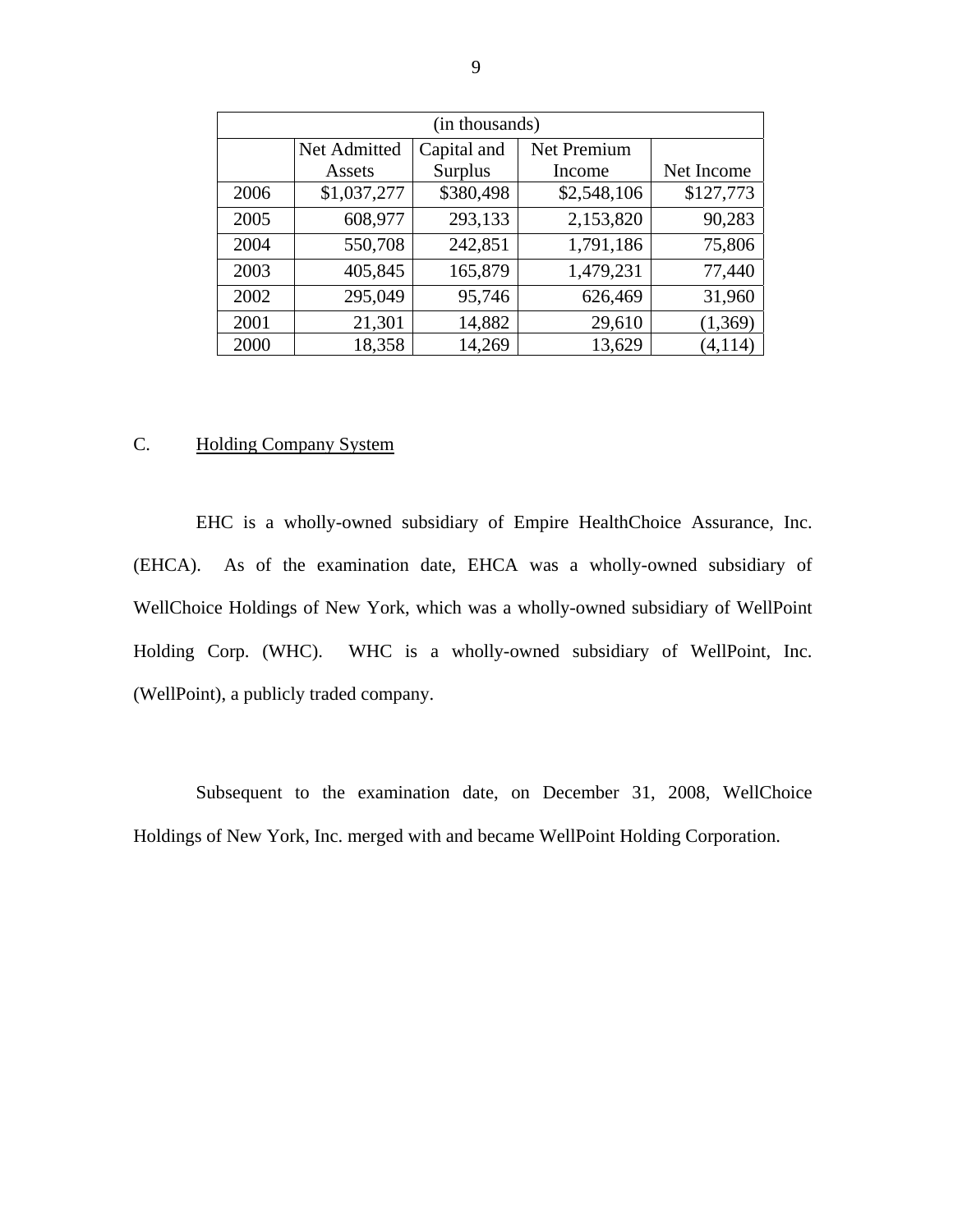The following chart depicts the HMO's holding company system as of December 31, 2006:



Part 98-1.10(c) of the Administrative Rules and Regulations of the Health Department (10 NYCRR 98-1.10(c)) states in part:

> "…Thirty days prior notice to the commissioner and... the superintendent, is required before entering into the following transactions between a controlled MCO and any person in its holding company system: a reinsurance agreement or an agreement for rendering services on a regular or systematic basis…"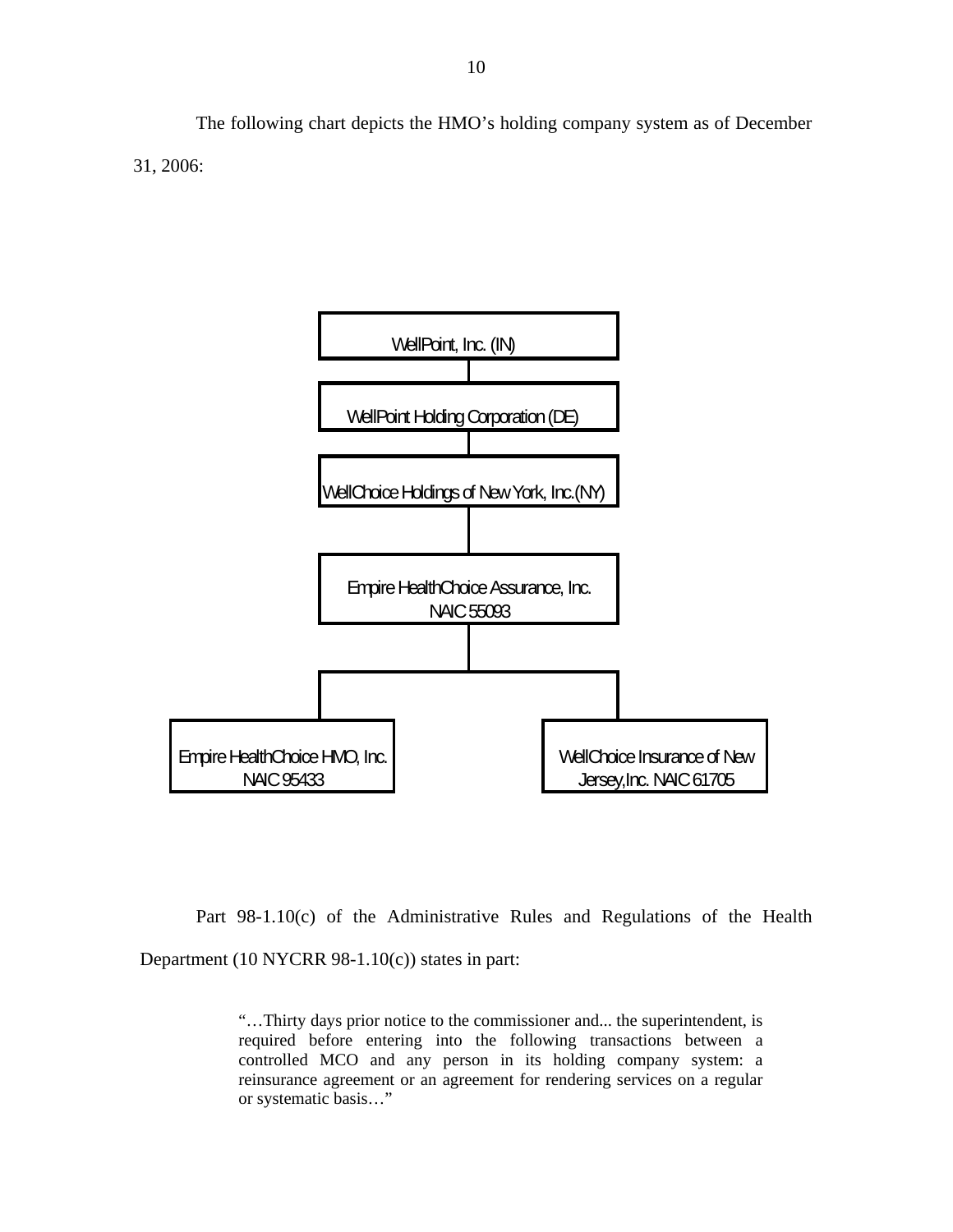In November 2002, EHC enacted and implemented a services agreement with its affiliates, which received the requisite approval from the Superintendent. In 2005, as a result of the merger with WellPoint, such agreement was amended and, in December 2005, such amendment was likewise approved by the Superintendent. On April 3, 2006, the agreement was again amended and approval was once again sought from the Superintendent.

The approval of this amended agreement was made by the superintendent on July 3, 2008, subsequent to this examination.

Prior to the most recent amended agreement being approved in 2008, it was implemented by the HMO, which action, technically, was not in compliance with Part 98- 1.10(c) of the Administrative Rules and Regulations of the Health Department. While such agreement was implemented without formal approval by the Superintendent of Insurance and the Commissioner of Health, personnel from both Departments were aware of the implementation of the agreement and due to the complexity and nature of the agreement understood that, to be approved, implementation on a trial basis was necessary to determine whether such agreement was acceptable to the Departments and whether certain methodology could be examined and audited by Department examiners. The HMO sent reports to the Insurance Department in this regard. Nevertheless, the agreement did not receive formal approval by the superintendent prior to implementation.

It is recommended that EHC complies with Part 98-1.10(c) of the Administrative Rules and Regulations of the Health Department and refrain from enacting agreements requiring the Superintendent's approval until such approval has been obtained.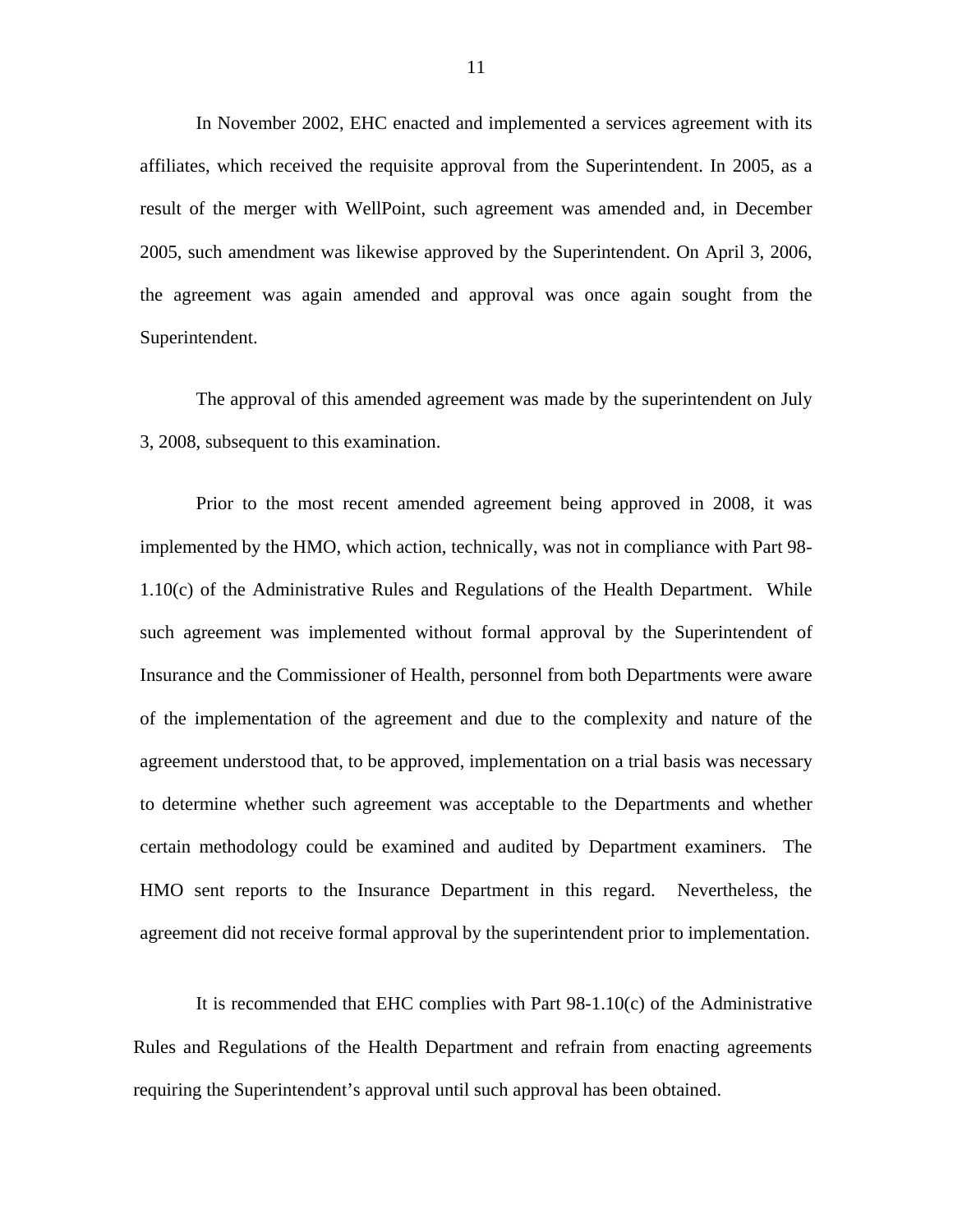During the examination it was noted that EHC did not prepare certain management reports communicating the type and nature of inter-company allocations that transpired during a given month. Such reports are mandatory if management is to be cognizant of the reasonableness of the charges attached to EHC. These reports should be of interest to both management and the board of directors.

It should be noted that subsequent to the examination date, such management reports were designed and put in place.

It is recommended that EHC continues to provide its management with summary reports of inter-company expense allocations and that the reports be used to verify that the expenses allocated to EHC are fair and equitable.

The examiners reviewed several inter-company transactions from various months covering the examination period to test the support, propriety and existence of the monetary transactions involved. During the review, it was noted that some accounting errors had occurred. These errors included invoices being charged to the wrong entity and charges being allocated based on incorrect or inappropriate methodologies. In each case, the errors had been detected by the HMO's own internal systems. Regardless, the initial recording of an error can lead to a misinterpretation of financial results and to incorrect decisions being made about aspects of EHC's operations.

It is recommended that EHC continues to ensure that all inter-company accounting transactions are correct and verified in all aspects prior to being recorded.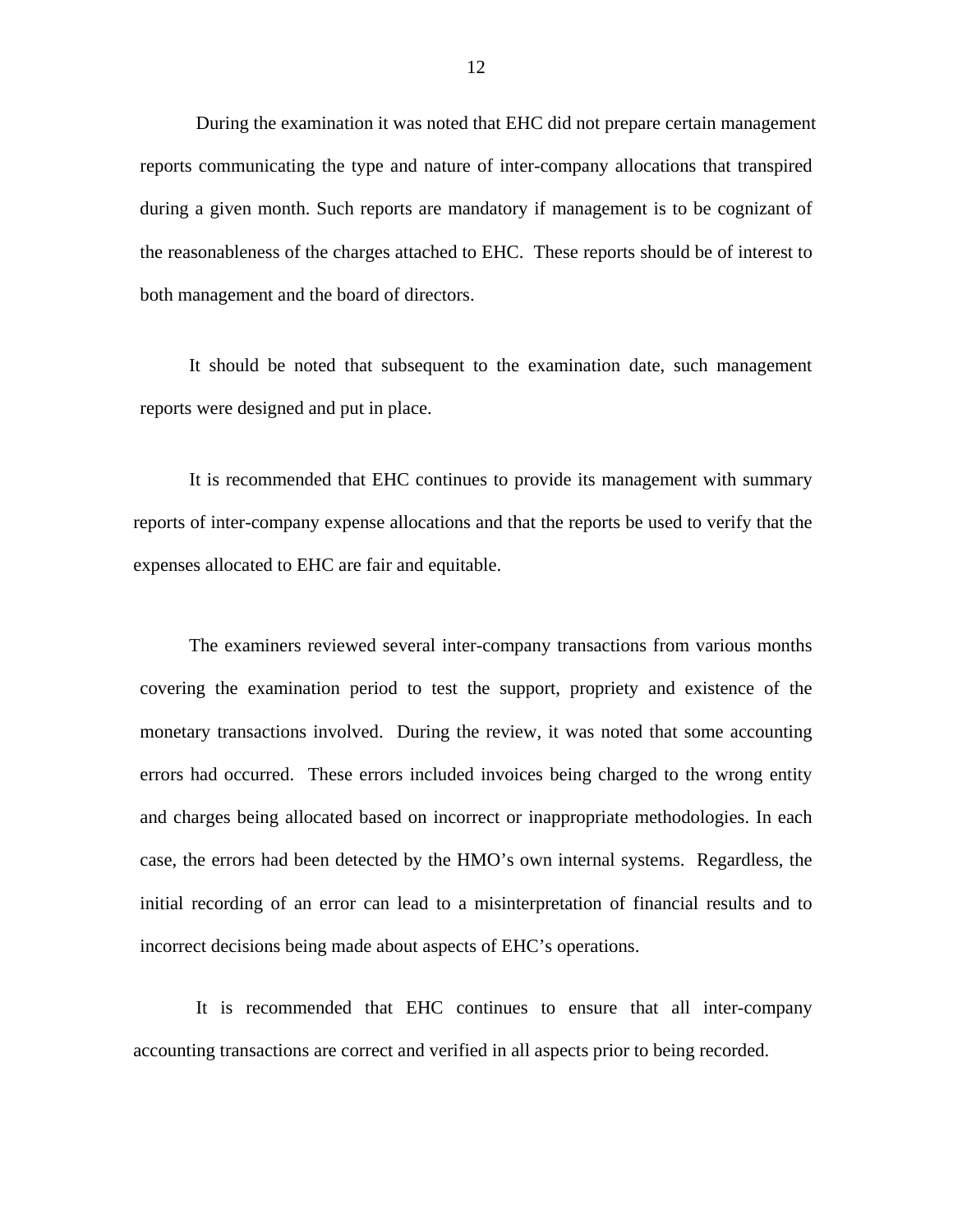<span id="page-14-0"></span>EHC does not maintain a separate cash disbursements (electronic) journal; instead, it consolidates its journal with its affiliates, then differentiates transactions through the application of a separate company number.

Part 98-1.11(a) of the Administrative Rules and Regulations of the Health Department  $(10 NYCRR 98-1.11(a))$  states in part:

> "The functions, activities and services undertaken and performed pursuant to the MCO's Article 44 certificate of authority shall be clearly distinguished from any other function, activity or service through the maintenance of separate records, reports and accounts for each such MCO function, activity or service. The records, reports and accounts of each MCO shall be maintained separately from those of other persons or MCOs in a holding company system…"

EHC's failure to maintain a separate cash disbursements journal may constitute a violation of the cited statutory requirements.

EHC defends its use of a single journal for multiple entities by stating that the use of individualized company numbers is sufficient to permit the transactions to be segregated by entity when desired.

#### D. Accounts and Records

During the course of the examination, it was noted that the HMO's treatment of certain items was not in accordance with Statutory Accounting Principles. A description of such items is as follows: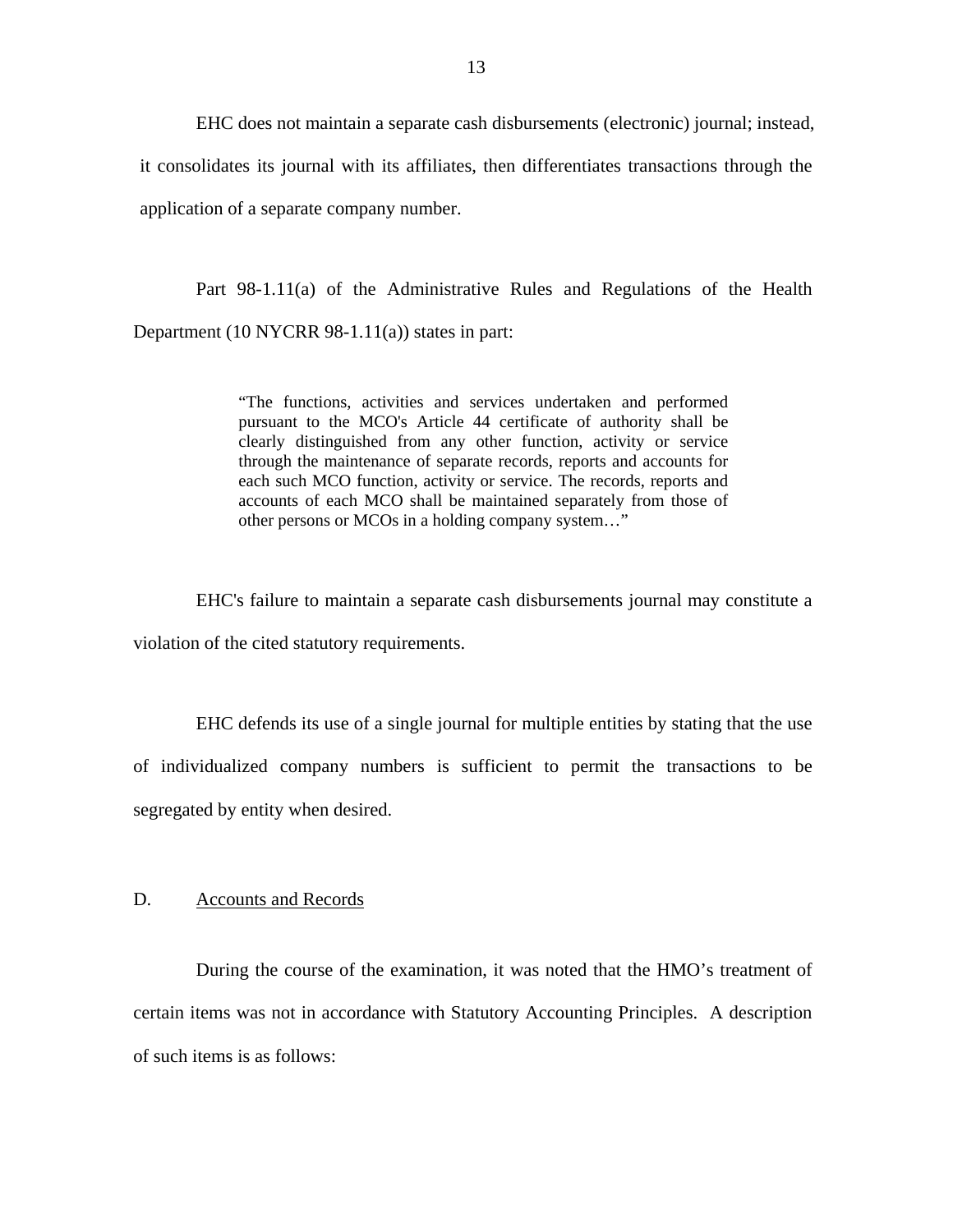1. Under Article 14 of the New York Insurance Law, EHC has limitations on the types of investments that are permitted. When asked how EHC ensures that it maintains its investments within the permitted limits, EHC noted that, "EHC's investment portfolio is reviewed quarterly to ensure compliance with all relevant New York investment limitation guidelines."

While this process may ensure compliance on the date it is tested, it does not ensure compliance is maintained consistently throughout the quarter.

It is recommended that EHC reviews its investment portfolio more frequently than quarterly, at least monthly, to ensure compliance with all applicable New York investment limitation statutes and internal guidelines.

2. Two of the controls used by EHC to ensure compliance with Department Regulation 152 (11 NYCRR 243.2) - Standards of Records Retention by Insurance Companies, were insufficient to ensure compliance with the Regulation. EHC's record retention policy, which was accessed online, included a link to a retention schedule that was not working at the time of the examination. While the policy notes the length of time records are required to be retained, this information was not listed within the schedule. The HMO agreed that the link was inactive at the time of the examination, and it was repaired while the examiner was on site. In addition, the word "years" was added to the HMO's retention schedule, as suggested by the examiner, to clarify the length of time records are required to be retained.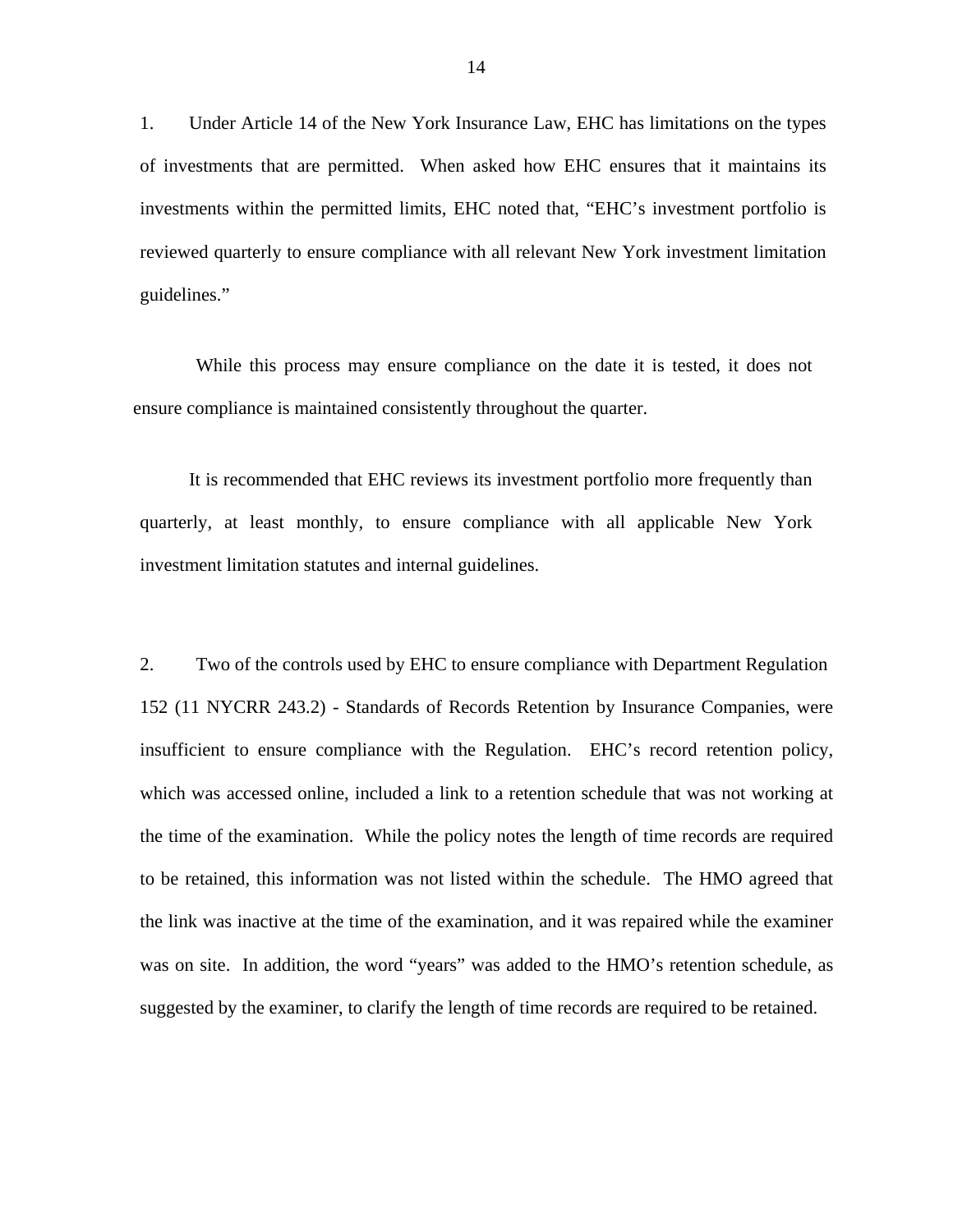<span id="page-16-0"></span>It is recommended that EHC continues to ensure compliance with Department Regulation 152 by ensuring that its record retention schedules available for reference are clear and complete.

#### E. **Internal Controls**

The basis for the newly adopted NAIC Risk Surveillance approach to financial examinations relies on the review of mitigating controls applicable to the inherent risks of the companies being examined. In the case of EHC, the mitigating controls are housed in "Paisley Risk Navigator" (Risk Navigator). These controls related to the WellPoint Sarbanes-Oxley (SOX) process are mandated and regulated by the SEC. Within Wellpoint's SOX records, the internal controls applicable to EHC were identified by its management. The examiner only reviewed the controls applicable to the HMO. It was noted that during 2006, there were no specific regulations around SOX stipulated by the NAIC. A thorough review of these controls was an important component of the examination process. Although there were no material weaknesses or significant deficiencies in internal controls over financial reporting detected during the examination, there were some issues noted during the review of EHC's internal controls contained in Risk Navigator that warrant attention. These are as follows:

The descriptions of certain primary financial controls were not clear, others were not adequately described, and/or did not appear to be a "control", by EHC's definition in Risk Navigator. EHC's management and associates must be able to understand how a control operates in order to effectively implement, monitor and sign-off on its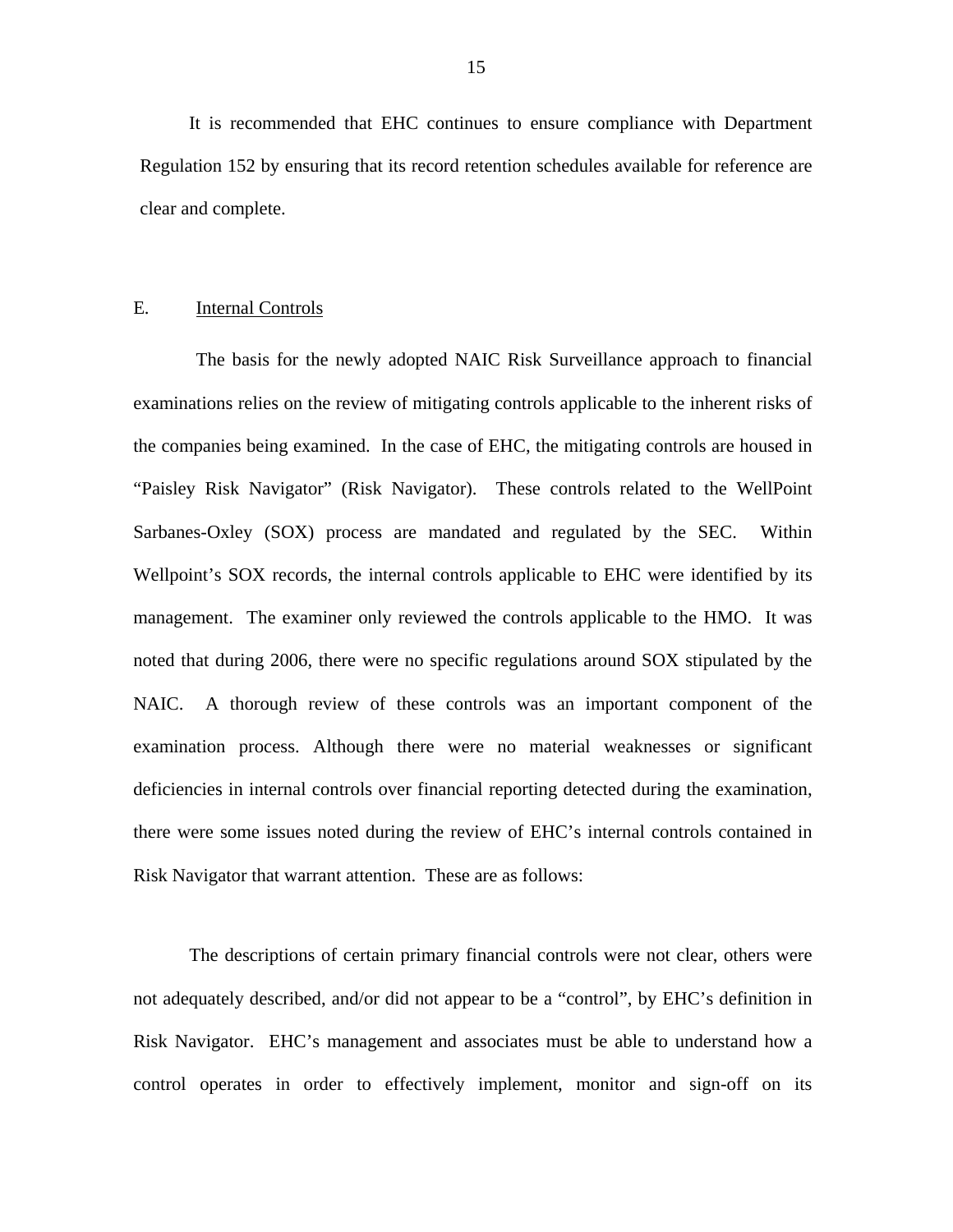effectiveness. In addition, if the control is not understandable, it would not appear to be effective in mitigating risks.

The following is an example of a primary financial control that appears unclear:

• Control 997 - "Provide Process Testing, by reviewing implementation plans and confirming implementation tasks on select implementations. Audits done quarterly to ensure that all companies are tested annually."

The control is not clear as stated. It is hard to determine exactly what control function is taking place and what risk it is mitigating.

The following is an example of a primary financial control that was not adequately described:

> • Control 4216 - "The Accounting Billing Unit representative enters" the administrative fee methodology and rate."

The control does not specify where or what the fee methodology and rate is being entered into, or for what reason. Therefore, the control is not adequately described or is incomplete by its current description.

The following is an example of a primary financial control that does not appear to

be a "control", by EHC's definition in Risk Navigator:

• Control 963 - "Corporate Finance policies are published and maintained on EHC's WorkNet."

The control appears to be a statement about a corporate process, rather than meeting the criteria of a control as defined in Risk Navigator.

Subsequent to the examination date EHC discontinued its use of Risk Navigator.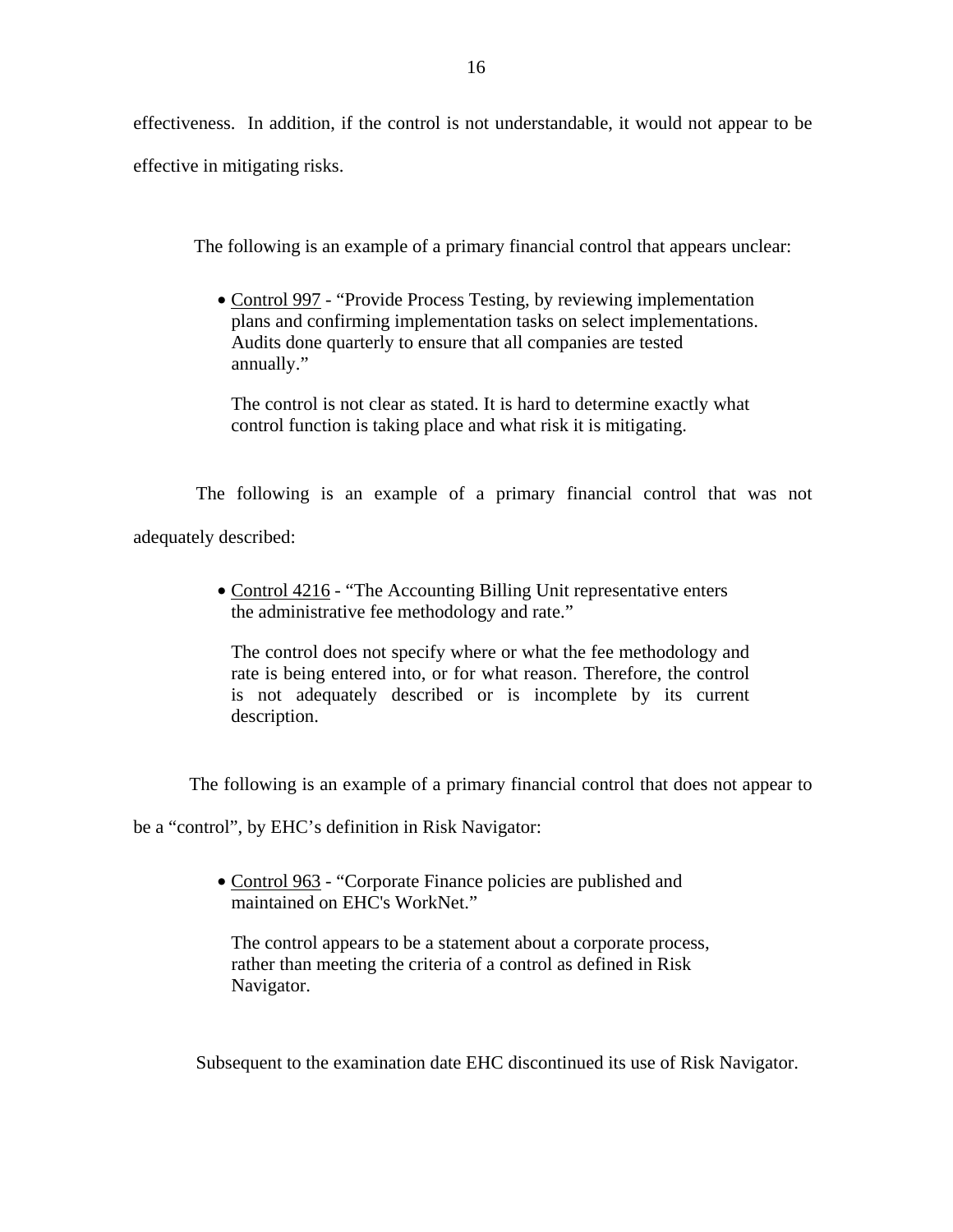<span id="page-18-0"></span>It is recommended that EHC continues to improve and enhance its internal control environment by ensuring that control descriptions are clear, adequately described and meet the criteria of a control.

#### F. Facilitation of Examination

As previously described in the scope paragraph of this report, the examination was conducted in accordance with the *2007 NAIC Financial Condition Examiners Handbook*  (Handbook) as a risk-focused examination. This examination approach differs from the traditional examination in that it places greater emphasis on understanding a company's risks and exposures and methods of mitigating such risks. Specifically, the Handbook requires that the examiner plans and performs the examination to evaluate the financial condition of the company and identify its current and prospective risks by obtaining information regarding corporate governance, identifying and assessing inherent risks within the company, and evaluating system controls and procedures used to mitigate those risks.

This was the first such type of examination for the HMO, and as such, certain challenges arose for both EHC and the Department during the examination process. Further, concurrent with undergoing the examination, EHC and its affiliated entities were being integrated within WellPoint's corporate structure and underlying organizational and regulatory framework, this integration complicated the transition to the new examination process.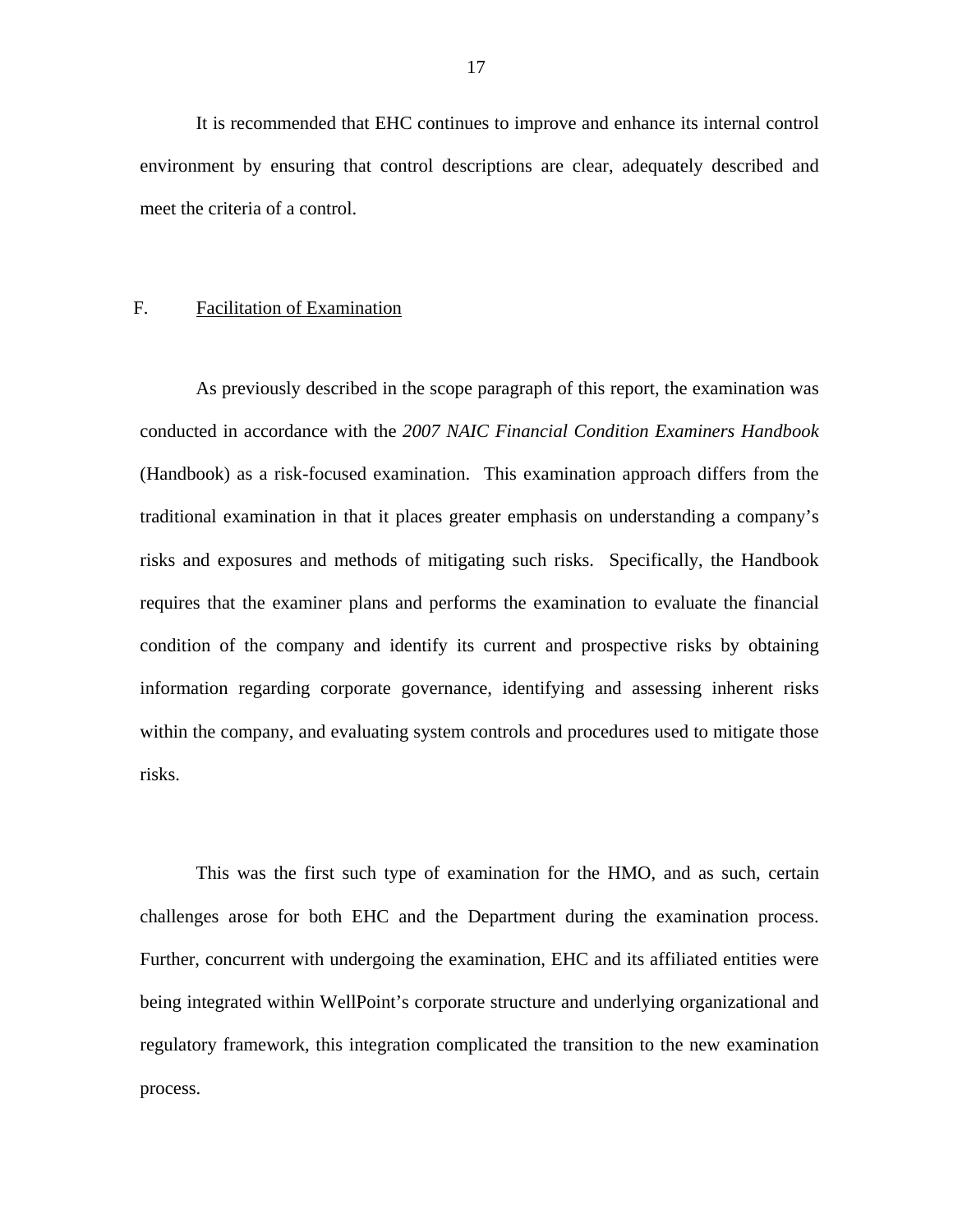While the Department recognizes certain difficulties encountered by the HMO in facilitating the examination, the following was noted:

> • Due to the timing of the examination (shortly after the merger with WellPoint, Inc.), a significant number of WellPoint's SOX records deemed applicable to the HMO, were not maintained in the state of New York. For example, Sarbanes-Oxley (SOX) scoping and conversion documentation were located in California and SOX risk and control matrices were located in Indiana as they were applicable to the overall WellPoint SOX process for SEC reporting.

In addition, the individuals with a comprehensive and thorough knowledge of the WellPoint SOX process were located in different states, creating logistical issues. This made it difficult to determine the "owner" of various business processes from a separate legal entity perspective and to acquire pertinent and timely explanations and walk-throughs of said process.

- Some examination requests in regard to SOX documentation and the examination planning questionnaire that are key components of the planning phase of the examination were not received in a timely manner.
- Responses to the examiner's requests for the independent certified public accountants' (CPA's) audit workpapers and related internal control test work were not provided in the format or timeframe that the CPAs had agreed to.

It is recommended that EHC improves its procedures for facilitating examinations. These comments are also directed at the HMO's independent certified public accountant in regard to the requirements of Section 307(b) of the New York Insurance Law and Department Regulation 118 (11 NYCRR 89).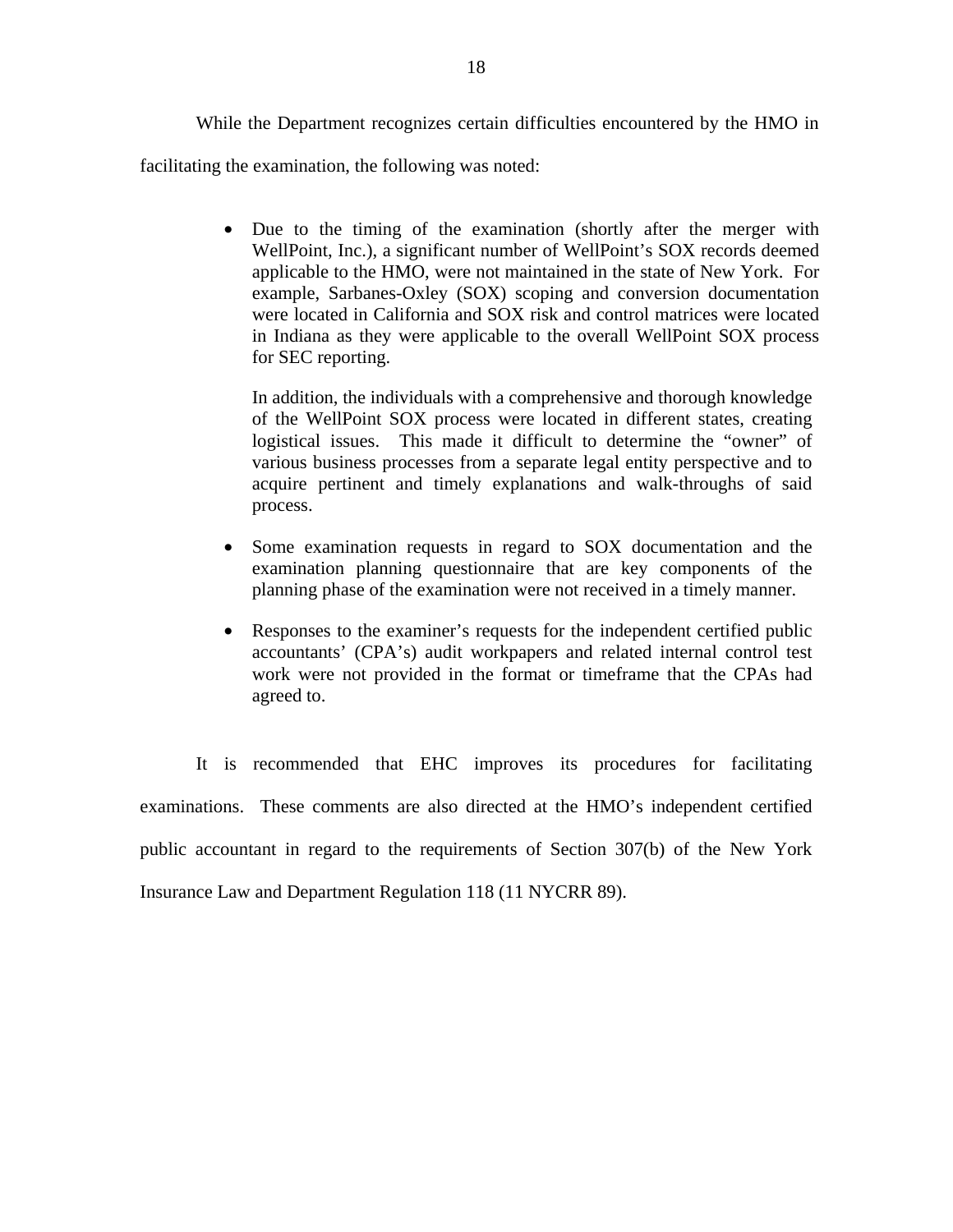#### **4. FINANCIAL STATEMENTS**

#### A. Balance Sheet

The following compares the assets, liabilities and capital and surplus as determined by this examination with those reported by EHC in its filed annual statement as of December 31, 2006:

| Assets                                                 | Examination         | HMO                 | Surplus<br>Increase/<br>(Decrease) |
|--------------------------------------------------------|---------------------|---------------------|------------------------------------|
| <b>Bonds</b>                                           | \$<br>941, 985, 534 | \$<br>941, 985, 534 |                                    |
| Preferred stocks                                       | 11,692,142          | 11,692,142          |                                    |
| Cash                                                   | (62, 937, 142)      | (62, 937, 142)      |                                    |
| Short-term investments                                 | 31,913,748          | 31,913,748          |                                    |
| Receivables for securities                             | 26,074,204          | 26,074,204          |                                    |
| Aggregate write-ins for<br>invested assets             | 1,814,889           | 1,814,889           |                                    |
| Investment income due and<br>Accrued                   | 8,639,150           | 8,639,150           |                                    |
| Uncollected premiums in                                |                     |                     |                                    |
| course of collection                                   | 25,685,813          | 25,685,813          |                                    |
| Net deferred tax asset                                 | 9,874,424           | 9,874,424           |                                    |
| Receivable from parent,<br>subsidiaries and affiliates | 106,110             | 106,110             |                                    |
| Health care and other amounts<br>Receivable            | 10,506,764          | 10,506,764          |                                    |
| Aggregate write-ins for other<br>than invested assets  | 31,921,804          | 31,921,804          |                                    |
| <b>Total assets</b>                                    | \$<br>1,037,276,719 | \$<br>1,037,276,719 | \$                                 |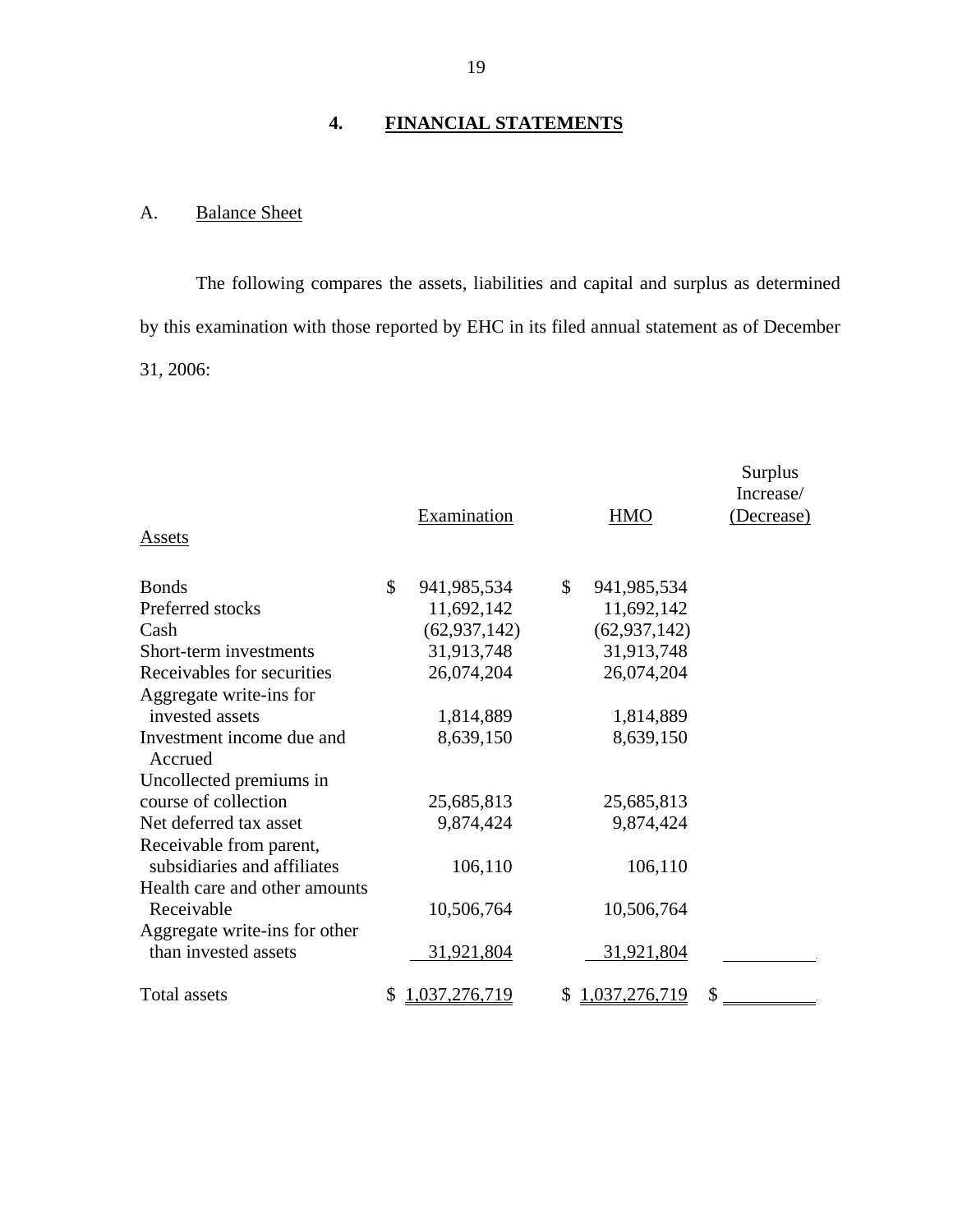|                                                                   | Examination        |              | <b>HMO</b>         | Surplus<br>Increase/<br>(Decrease) |
|-------------------------------------------------------------------|--------------------|--------------|--------------------|------------------------------------|
| <b>Liabilities</b>                                                |                    |              |                    |                                    |
| Claims unpaid                                                     | \$<br>237,934,239  | $\mathbb{S}$ | 270, 175, 330      | \$ 32,241,091                      |
| Claims adjustment expenses                                        | 8,749,258          |              | 8,749,258          |                                    |
| Aggregate health policy<br>reserves                               | 19,002,860         |              | 19,002,860         |                                    |
| Aggregate health claim<br>reserves                                | 2,958,704          |              | 2,958,704          |                                    |
| Premiums received in advance                                      | 29,180,899         |              | 29,180,899         |                                    |
| General expenses due or<br>accrued                                | 8,662,802          |              | 8,662,802          |                                    |
| Federal and foreign income<br>tax payable and interest<br>thereon | 26,825,814         |              | 26,825,814         |                                    |
| Remittance and items not<br>allocated                             | 84,375             |              | 84,375             |                                    |
| Amounts due to parent,<br>subsidiaries and affiliates             | 251,986,893        |              | 251,986,893        |                                    |
| Aggregate write-ins for other<br>liabilities                      | <u>39,151,791</u>  |              | <u>39,151,791</u>  |                                    |
| <b>Total liabilities</b>                                          | \$<br>624,537,635  | \$           | 656,778,726        | \$32,241,091                       |
| <b>Capital and Surplus</b>                                        |                    |              |                    |                                    |
| Gross paid-in and contributed                                     |                    |              |                    |                                    |
| surplus<br>Aggregate write-ins for other                          | 71,999,998         |              | 71,999,998         |                                    |
| than special surplus                                              | 165,630,569        |              | 165,630,569        |                                    |
| Unassigned funds                                                  | <u>175,108,517</u> |              | 142,867,426        | 32,241,091                         |
|                                                                   |                    |              |                    |                                    |
| Total capital and surplus<br>Total liabilities, capital and       | 412,739,084        |              | <u>380,497,993</u> | 32,241,091                         |
| surplus                                                           | \$1,037,276,719    |              | \$1,037,276,719    |                                    |

Note: The Internal Revenue Service has not conducted any audits of the income tax returns filed on behalf of the HMO through tax year 2006. The examiner is unaware of any potential exposure of the HMO to any tax assessments and no liability has been established herein relative to such contingency.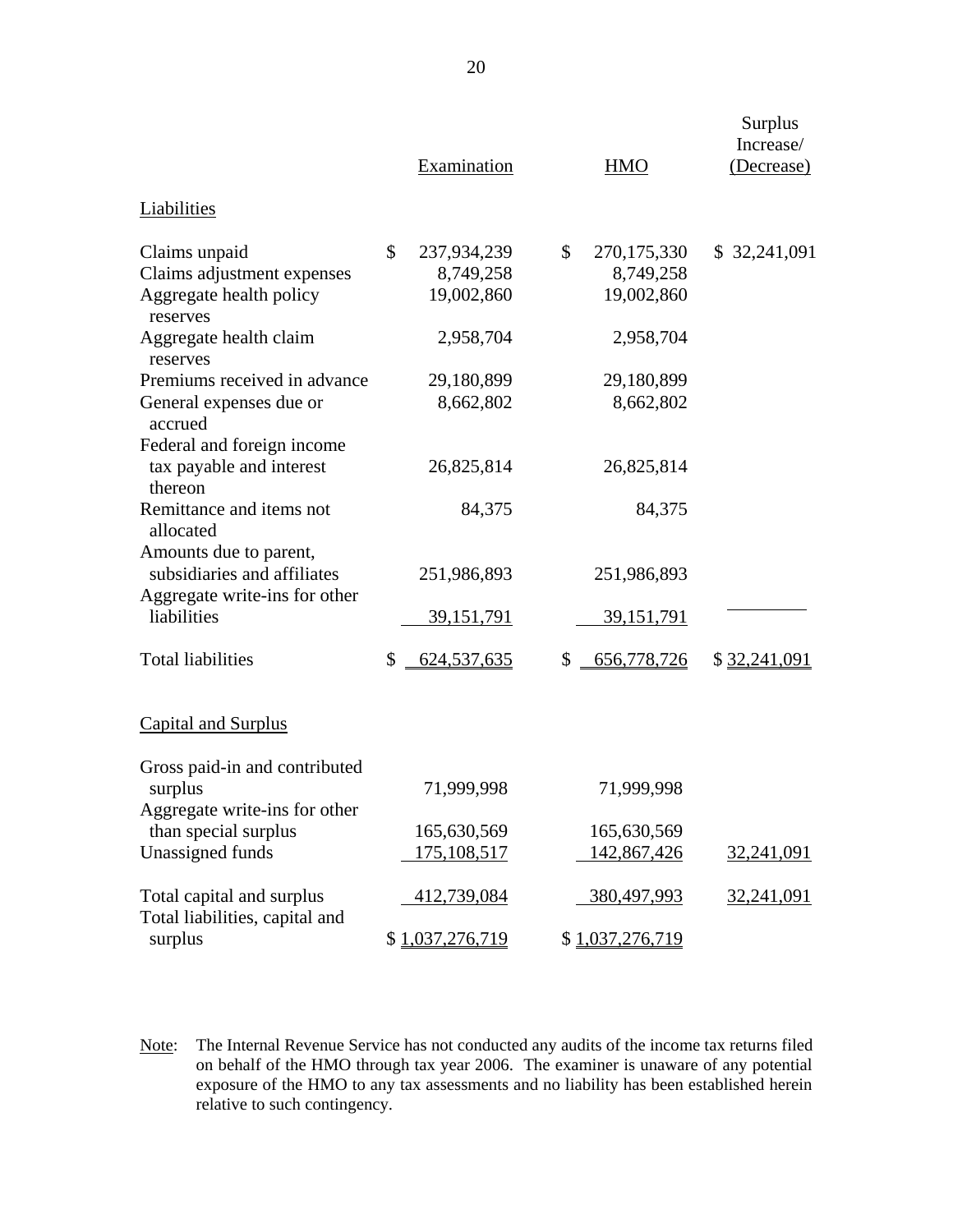## B. Statement of Revenue, Expenses and Capital and Surplus

Capital and surplus increased \$394,213,055 during the seven-year examination

period, January 1, 2000 through December 31, 2006, detailed as follows:

#### Revenue

| Premium income<br>Change in unearned premium reserves                                                                                                                                                                                                                                    |                                                                                                                                            | \$8,642,049,867<br>(56, 147, 568) |
|------------------------------------------------------------------------------------------------------------------------------------------------------------------------------------------------------------------------------------------------------------------------------------------|--------------------------------------------------------------------------------------------------------------------------------------------|-----------------------------------|
| Total revenue                                                                                                                                                                                                                                                                            |                                                                                                                                            | 8,585,902,299                     |
| Hospital and medical expenses                                                                                                                                                                                                                                                            |                                                                                                                                            |                                   |
| Hospital/medical benefits<br>Other professional services<br>Outside referrals<br>Emergency room and out-of-area<br>Prescription drugs<br>Graduate medical<br>Pool recoveries - stop loss<br>Aggregate write-ins for other hospital<br>and medical<br>Total hospital and medical benefits | \$5,336,143,096<br>319,202,500<br>194,218,169<br>272,770,501<br>976,750,546<br>116,724,126<br>(127, 783, 213)<br>16,584<br>\$7,088,042,309 |                                   |
| Administrative expenses                                                                                                                                                                                                                                                                  |                                                                                                                                            |                                   |
| Claims adjustment expenses<br>General administrative expenses                                                                                                                                                                                                                            | 389, 193, 105<br>525,186,713                                                                                                               |                                   |
| Total underwriting expenses                                                                                                                                                                                                                                                              |                                                                                                                                            | 8,002,422,127                     |
| Net underwriting gain<br>Net investment gain                                                                                                                                                                                                                                             |                                                                                                                                            | \$<br>70,212,279<br>583,480,172   |
| Net income before federal and foreign<br>income taxes<br>Federal and foreign income taxes incurred                                                                                                                                                                                       |                                                                                                                                            | \$<br>653,692,451<br>223,672,350  |
| Net income                                                                                                                                                                                                                                                                               |                                                                                                                                            | $$ -430,020,101$                  |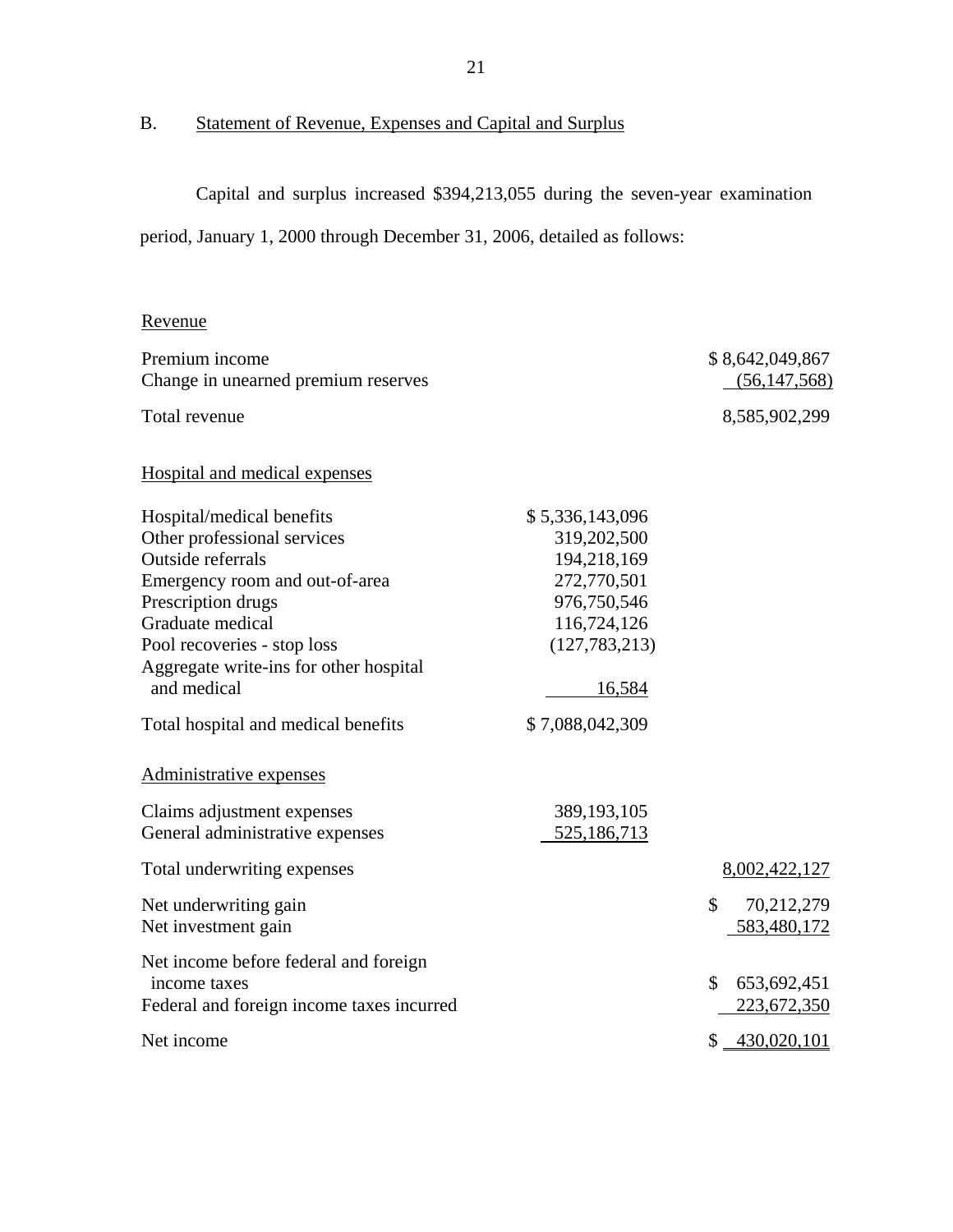#### Changes in Capital and Surplus

| Capital and surplus per report on examination<br>as of December 31, 1999 |                     |                             | 18,526,029<br>\$ |
|--------------------------------------------------------------------------|---------------------|-----------------------------|------------------|
|                                                                          | Gains in<br>Surplus | Losses in<br><b>Surplus</b> |                  |
| Net income                                                               | \$430,020,101       |                             |                  |
| Change in net deferred income tax                                        | 9,191,574           |                             |                  |
| Change in non-admitted assets                                            |                     | \$4,093,428                 |                  |
| Cumulative effect of changes in                                          |                     |                             |                  |
| accounting principles                                                    |                     | 2,905,192                   |                  |
| Capital change                                                           | 50,000,000          |                             |                  |
| Surplus adjustment                                                       |                     | 256,245                     |                  |
| Dividends to stockholders                                                |                     | 90,000,000                  |                  |
| Change in contingency reserve                                            | 2,256,245           |                             |                  |
| Net increase in capital and surplus                                      | \$394,213,055       |                             |                  |
| Capital and surplus per report on examination                            |                     |                             |                  |
| as of December 31, 2006                                                  |                     |                             | \$412,739,084    |

#### **5. CLAIMS UNPAID**

The examination liability of \$237,934,239 for the above captioned account is \$32,241,091 less than the \$270,175,330 reported by the HMO in its filed annual statement as of December 31, 2006. The examination change resulted from an actuarial review of the claims unpaid liability as of December 31, 2006, which determined that there was favorable development of the claims reserves subsequent the examination date.

The examination analysis of the claims unpaid reserve was conducted in accordance with generally accepted actuarial principles and practices and was based on statistical information contained in the HMO's internal records and in its filed annual statements as verified by the examiner.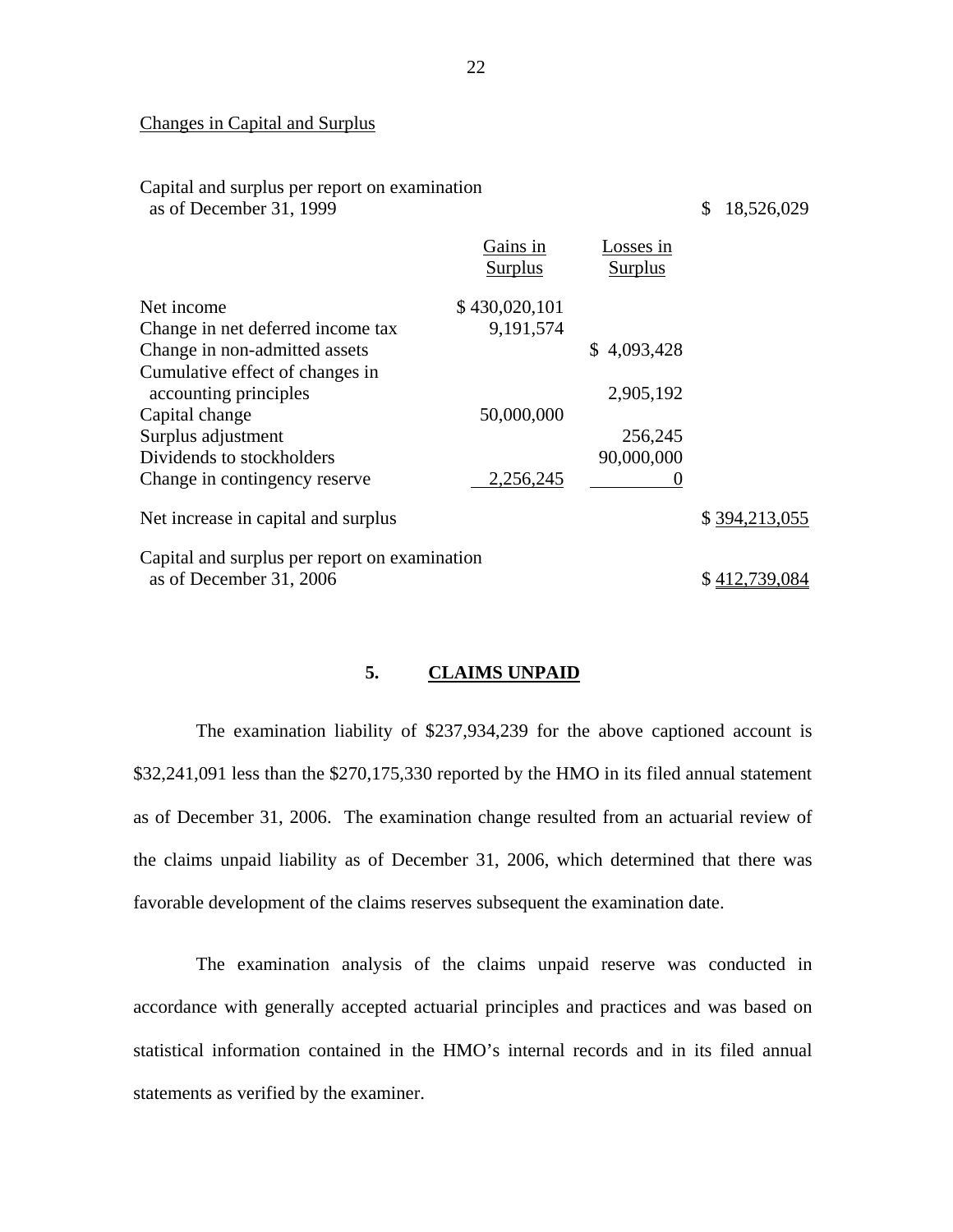#### <span id="page-24-0"></span>**6. COMPLIANCE WITH PRIOR REPORT ON EXAMINATION**

The prior report on examination, as of December 31, 1999 contained the following recommendation (page number refers to the prior report on examination):

#### **ITEM NO. PAGE NO.**

#### Management

1. Within one year following the date when Empire 6 HealthChoice HMO, Inc. begins writing business in New York State the composition of its board of directors should comply with Part 98-1.11(f) of the New York Codes, Rules and Regulations.

The HMO has complied with this recommendation.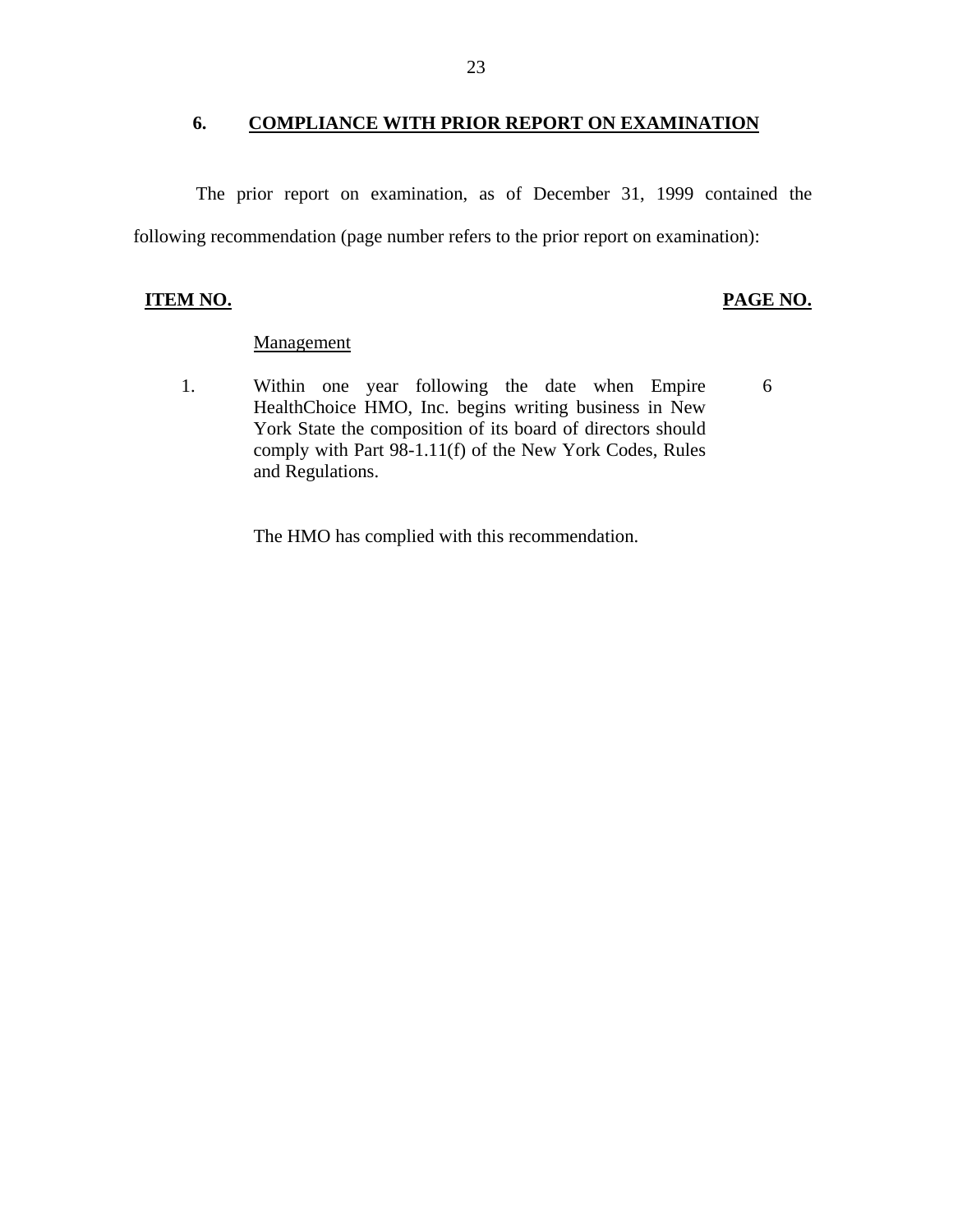# **7. SUMMARY OF COMMENTS AND RECOMMENDATIONS ITEM**

#### **PAGE NO.**

#### **Management and Controls** A.

It is recommended that better recordkeeping be prepared in regard to recording changes to the board's members. 7

#### **Holding Company System** B.

- i. It is recommended that EHC complies with Part  $98-1.10(c)$  of the Administrative Rules and Regulations of the Health Department and refrain from enacting agreements requiring the Superintendent's approval until such approval has been obtained. 11
- ii. It is recommended that EHC continues to provide its management with summary reports of inter-company expense allocations and that the reports be used to verify that the expenses allocated to EHC are fair and equitable. 12
- iii. It is recommended that EHC continues to ensure that all intercompany accounting transactions are correct and verified in all aspects prior to being recorded. 12
- iv. EHC's failure to maintain a separate cash disbursements journal may constitute a violation of the cited statutory requirements. 13

EHC defends its use of a single journal for multiple entities by stating that the use of individualized company numbers is sufficient to permit the transactions to be segregated by entity when desired.

#### **Accounts and Records** C.

- i. It is recommended that EHC reviews its investment portfolio more frequently than quarterly, at least monthly, to ensure compliance with all applicable New York investment limitation statutes and internal guidelines. 14
- ii. It is recommended that EHC continues to ensure compliance with Department Regulation 152 by ensuring that its record retention schedules available for reference are clear and complete. 15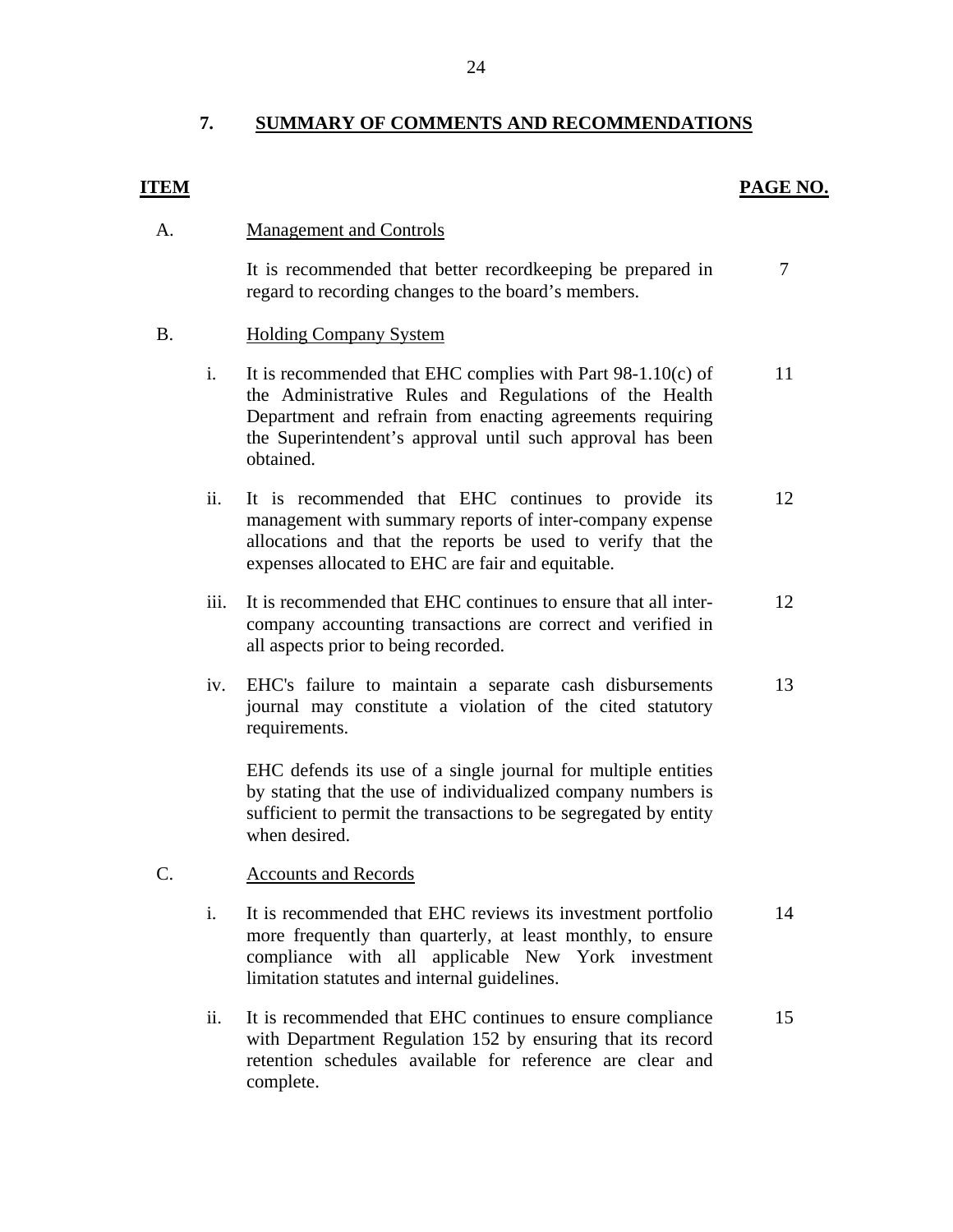#### **Internal Controls**

**ITEM** 

D. Internal Controls<br>It is recommended that EHC continues to improve and enhance its internal control environment by ensuring that control descriptions are clear, adequately described and meet the criteria of a control. 17

E. Facilitation of Examination

It is recommended that EHC improves its procedures for facilitating examinations. These comments are also directed at the HMO's independent certified public accountant in regard to the requirements of Section 307(b) of the New York Insurance Law and Department Regulation 118 (11 NYCRR 89). 18